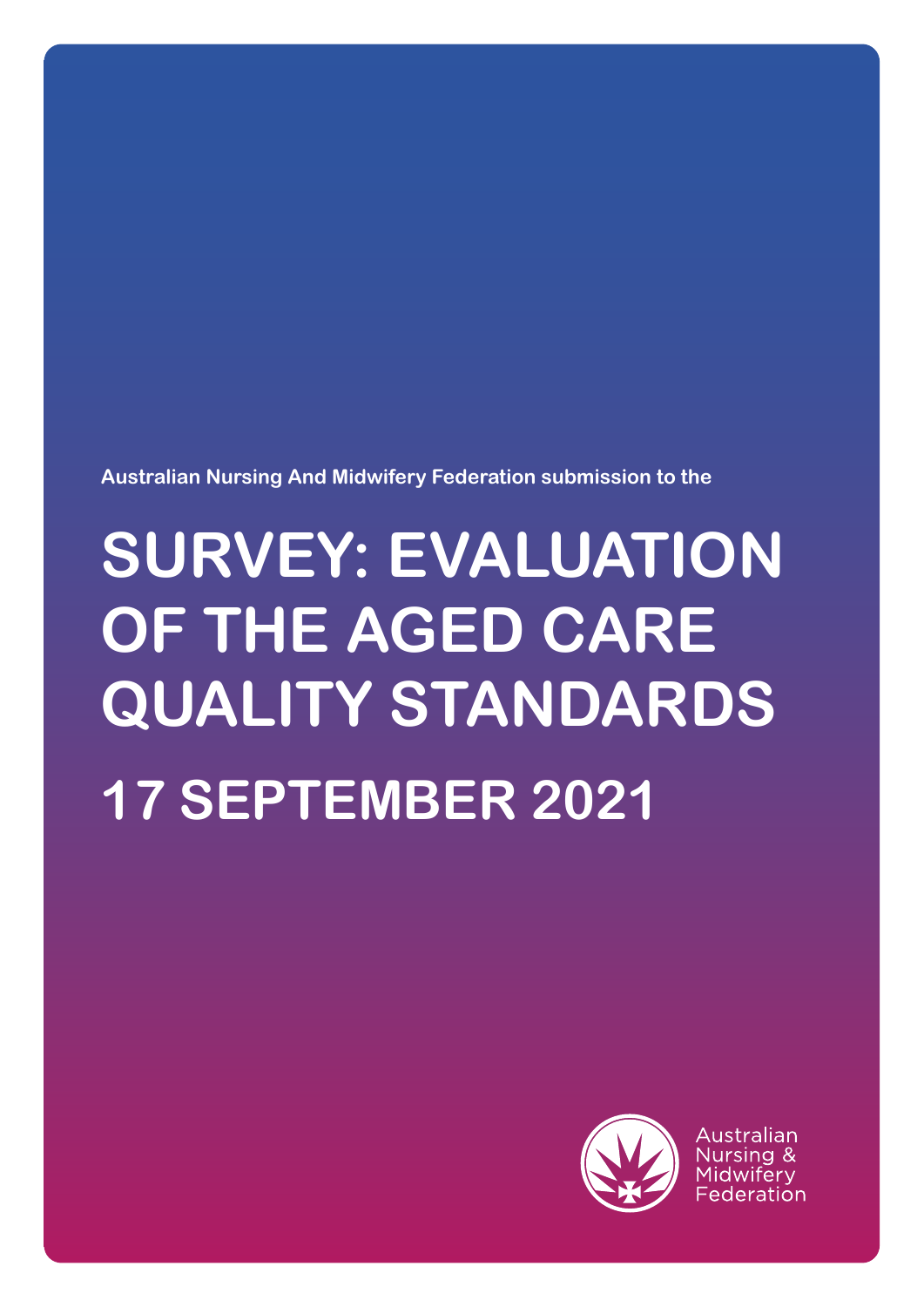

Australian Nursing and Midwifery Federation / **Survey: evaluation of the Aged Care Quality Standards**

**Annie Butler Federal Secretary**

**Lori-anne Sharp Assistant Federal Secretary**

**Australian Nursing and Midwifery Federation Level 1, 365 Queen Street, Melbourne VIC 3000 T: 03 9602 8500 F: 03 9602 8567 E: anmffederal@anmf.org.au W: www.anmf.org.au**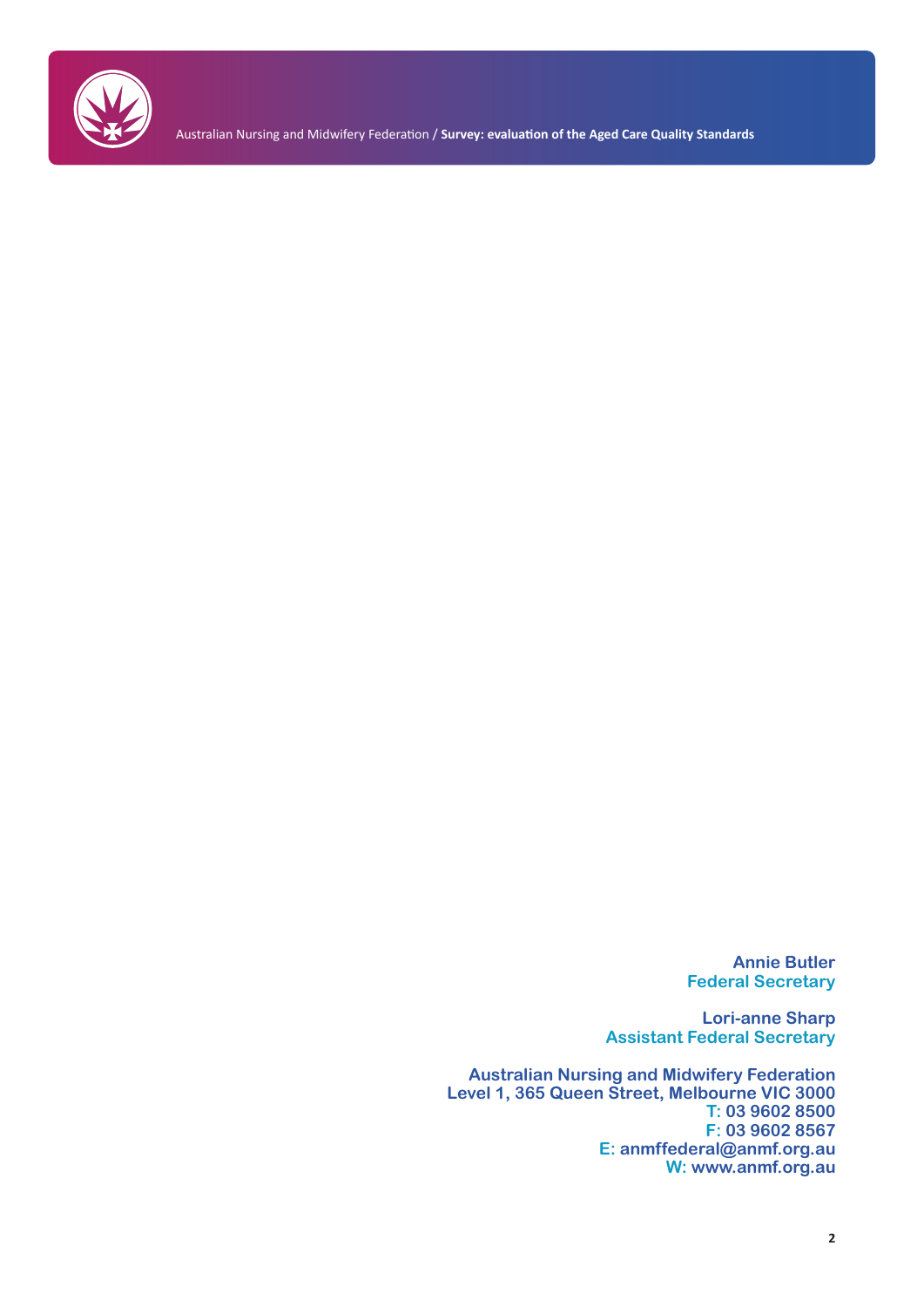

# **INTRODUCTION**

The Australian Nursing and Midwifery Federation (ANMF) is Australia's largest national union and professional nursing and midwifery organisation. In collaboration with the ANMF's eight state and territory branches, we represent the professional, industrial and political interests of more than 300,000 nurses, midwives and carers across the country.

Our members work in the public and private health, aged care and disability sectors across a wide variety of urban, rural and remote locations. We work with them to improve their ability to deliver safe and best practice care in each and every one of these settings, fulfil their professional goals and achieve a healthy work/life balance.

Our strong and growing membership and integrated role as both a professional and industrial organisation provide us with a complete understanding of all aspects of the nursing and midwifery professions and see us uniquely placed to defend and advance our professions.

Through our work with members we aim to strengthen the contribution of nursing and midwifery to improving Australia's health and aged care systems, and the health of our national and global communities.

With regard to care of older people, ANMF members work across all settings in which aged care is delivered, including over 40,000 members who are currently employed directly in the aged care sector. Many more of our members are involved in the provision of health care for older persons who move across sectors (acute, residential, community and in-home care), depending on their health needs. Being at the forefront of aged care, and caring for older people over the twenty-four hour period in acute care, nursing homes and the community, our members are in a prime position to make clear recommendations to improve the care provided and enhance processes for access to that care.

**While the ANMF welcomes the opportunity to provide feedback to any reform measures which will improve care delivery in aged care, the ANMF does not support this review in its current form. Regulation of the aged care sector has been the subject of extensive and multiple reviews and inquiries over many years including, most recently, a Royal Commission. All have unequivocally indicated that the aged care sector needs fundamental reform with the Royal Commission providing evidence-based recommendations for short and long term measures to address the significant and widespread shortcomings it identified across the sector. These findings render the current review of the Aged Care Quality Standards (the standards) redundant and futile. Extensive and abundant evidence identifying substandard care with ineffective quality standards in place currently exists.**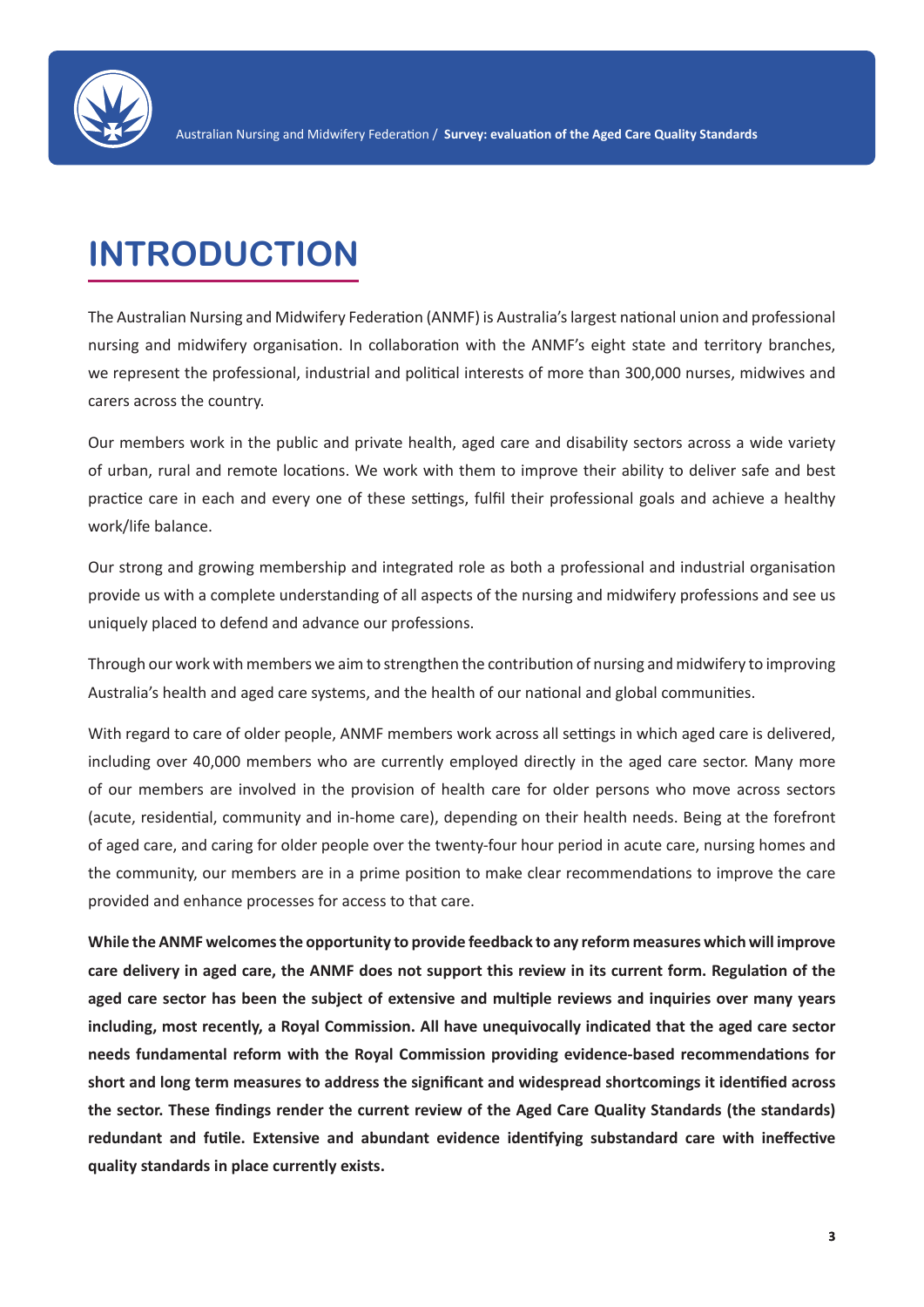

**The ANMF therefore does not support this review but rather, as recommended by the Royal Commission, has and does support a review of the standards by the Australian Commission on Safety and Quality in Health Care. This Commission has the established experience and expertise to make the fundamental change required to the standards used to regulate the delivery of aged care services. In the following, the ANMF provides an extensive response to matters that must be considered and included in the standards, which regulate the aged care sector, for ultimate consideration by the Australian Commission on Safety and Quality in Health Care and to ensure our members' views are heard.** 

#### **Background**

All older Australians should have access to and experience safe, best practice care appropriate to their specific needs regardless of their location, health status and conditions, personal circumstances, and background. Care should be evidence-based and holistic in addressing physical, mental, social and emotional wellbeing and should also be delivered in a manner that is appropriate and consistent with the preferences, values and beliefs of each person. Caring for older people, especially those with behavioural and psychological symptoms of dementia and other disabling health conditions, is a stressful occupation requiring the right people with the right skills and knowledge to develop and implement holistic care plans customised to individual needs. Nurses and care workers\* are central to the provision of holistic care encompassing all aspects of health care including, promotion of health, prevention of illness and injury, and care of the ill, disabled, and dying. This means that to ensure safe care for older people it is critical to have the right numbers and skills mix of registered and enrolled nurses and well-trained care workers.

The *Royal Commission into Aged Care Quality and Safety, Final Report: Care Dignity and Respect* uncovered an unacceptably high level of neglect and abuse in residential care<sup>1</sup> and concluded that the systemic failures identified across the aged care sector raise concerns about the capability, leadership and culture of the regulator.<sup>2</sup> During the Royal Commission's investigation into aged care, the Aged Care Quality and Safety Commission was utilising the regulatory tool of the standards to assess provider performance and care outcomes. As is clear from the findings of the Royal Commission, the standards did not recognise the extent to which substandard care was occurring and, most critically, had little effect in preventing it. A situation recognised by the Royal Commission as completely unacceptable.

The primary purpose and role of the Aged Care Quality and Safety Commission is to ensure public safety but it failed to do so. This profound failure must form the basis for any review of the standards. The ANMF therefore recommends that substantial change, which results in significant improvement in the role and function of the aged care regulator and its regulatory tools, including the aged care quality standards, is urgently needed to ensure safety and quality in the delivery of aged care.

<sup>\*</sup> Includes Assistants in Nursing and Personal Care Workers (however titled).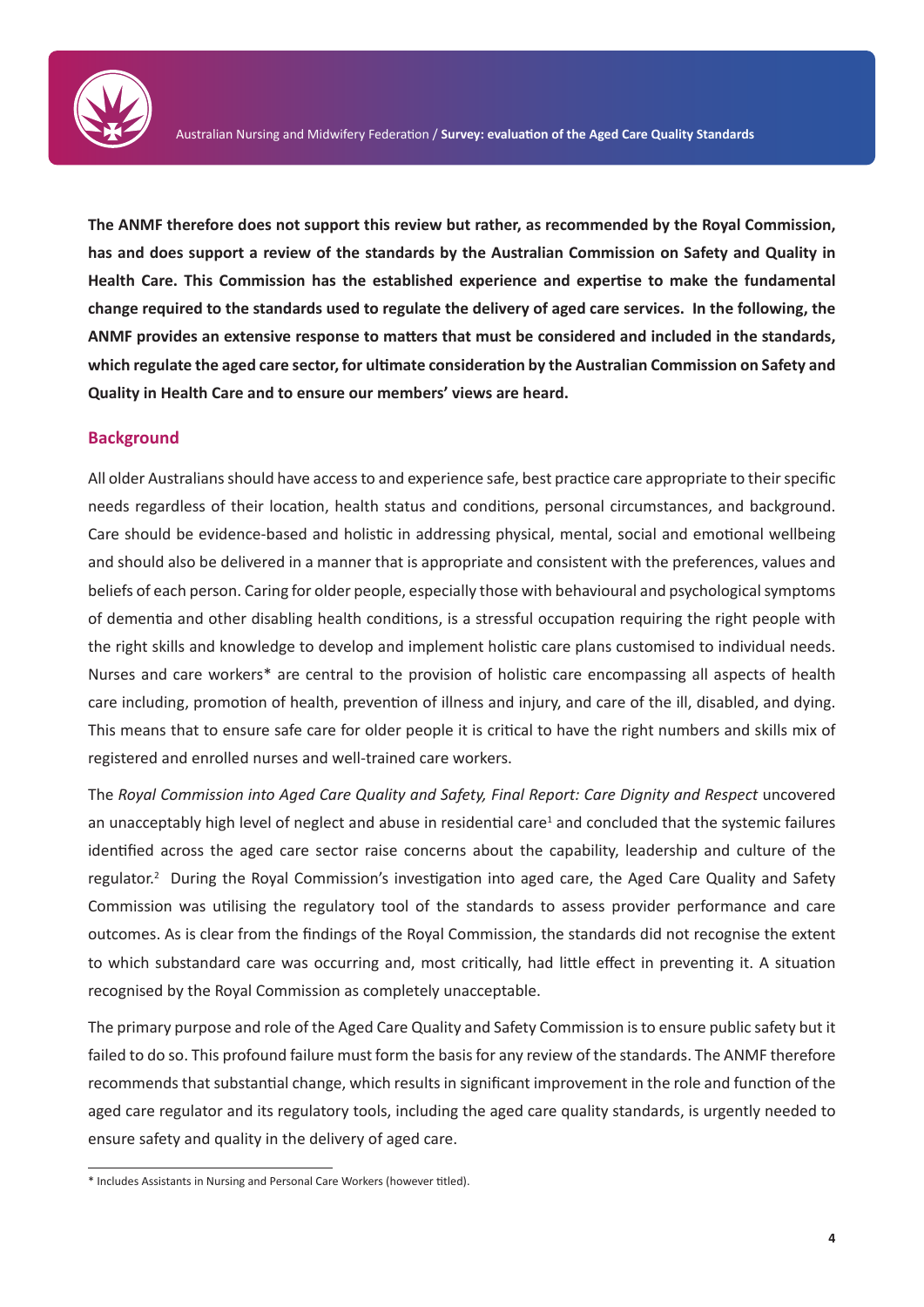

In addition to the views expressed above, the ANMF recognises that the aged care quality standards must be consistent with underpinning legislation, in this case the *Aged Care Act*. As the Australian Government has committed to reviewing the Act, conducting a review of the standards prior to review of the Act is a poor use of Government and stakeholder resources.

# **AGED CARE QUALITY STANDARDS – KEY ISSUES**

#### **The Aged Care Regulator**

While the ANMF understands this review is focused on the standards, they cannot be reviewed in isolation from the regulatory framework to which they are applied.

The regulatory system must be informed by the underlying principle of ensuring that people, who access aged care services are provided with safe, quality care, which meets their needs. The ANMF supports the Royal Commission's *Recommendation 1: Requiring a new Act*. The new Act must be based on human rights to address the substantial systemic deficiencies across aged care.

The ANMF also supports the Royal Commission's *Recommendation 13: Embedding High Quality Aged Care* which proposes that the *Aged Care Act* be amended to require the Australian Commission on Safety and Quality in Health Care to undertake the function of setting and amending safety and quality standards for aged care.<sup>3</sup> This Commission has established experience and proven expertise in regulating quality care delivery and should be engaged as recommended.

Further, the ANMF supports the Royal Commission's Recommendation 97 which proposes that the Act be strengthened to support the functions of the aged care regulator. The recommendation states:

*Recommendation 97: Strengthened monitoring powers for the Quality Regulator From 31 December 2021, the Aged Care Quality and Safety Commission Act 2018 (Cth) should be amended to confer on the Aged Care Quality and Safety Commissioner (and from the commencement of a successor body, that body) the following additional statutory functions and powers, to be exercised in connection with, or for the purposes of, its functions conferred by that Act:*

- *a. the function of conducting inquiries into issues connected with the quality and safety of aged care, including matters raised in complaints or reported serious incidents;*
- *b. a power to authorise in writing an officer to enter and remain on any premises of an approved provider at all reasonable times without warrant or consent, and a power to enter premises at other times if the regulator reasonably believes that there is an immediate and severe risk to the safety, health and wellbeing of people receiving aged care; and*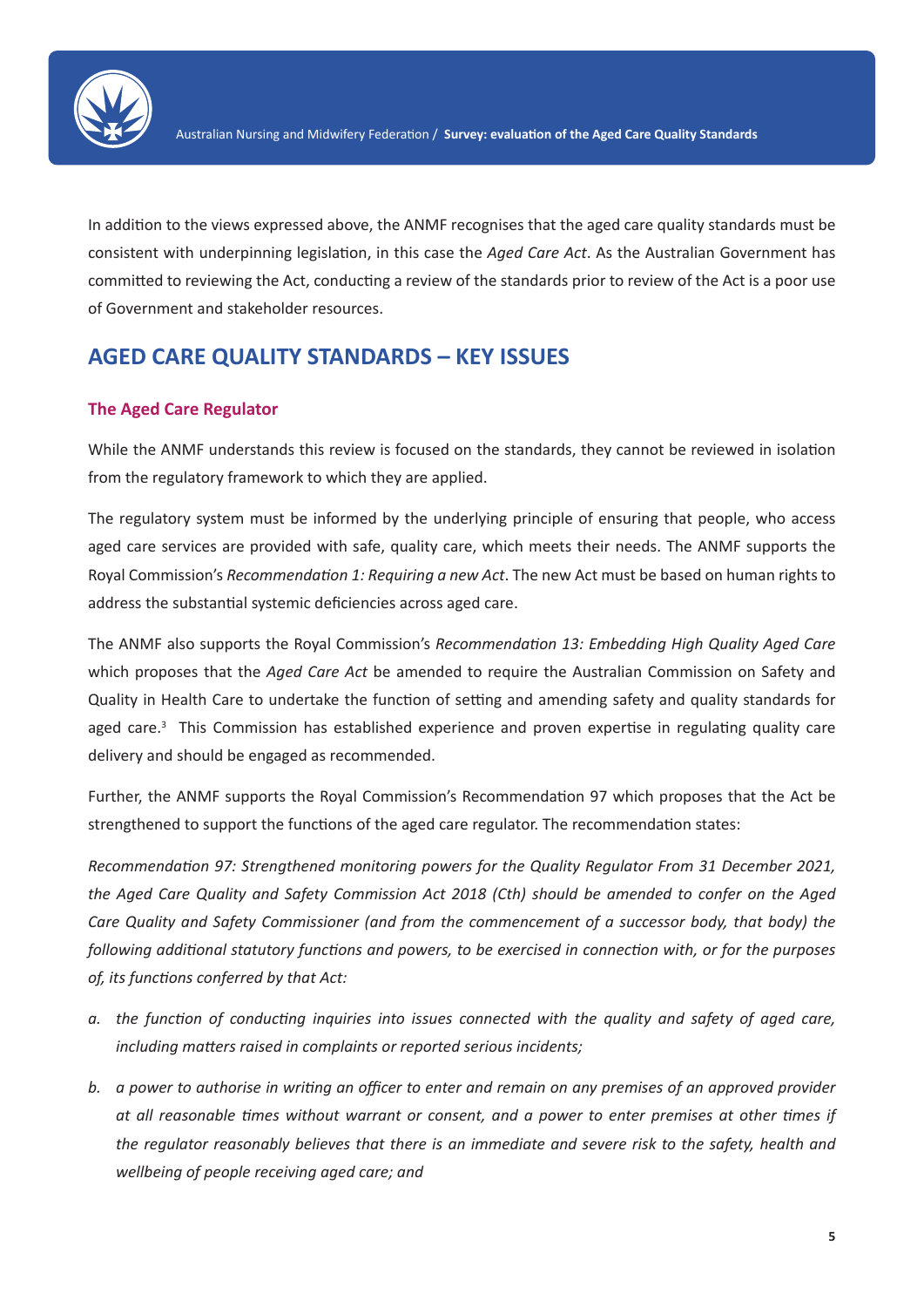

*c. full and free access to documents, goods or other property of an approved provider, and powers to inspect, examine, make copies of or take extracts from any documents.<sup>4</sup>*

The new Act must guarantee that the new aged care regulatory body has the appropriate legislative powers to undertake its role to ensure safe, quality care delivery.

#### **Staffing and skills mix**

The Royal Commission clearly identified that the aged care workforce is the most critical component of the sector with regard to the delivery of safe, quality care. The Commission further recognised that while the sector requires many reform measures to be implemented, safe and quality care for all Australians could not be guaranteed unless the chronic, underlying structural workforce issues were addressed. Crucially, this means ensuring an adequate number and skills mix of staff; an issue that the ANMF and its members has been raising for many years.

Low staffing levels and skills mix leads to unacceptable care, poor outcomes, and the experience of neglect and loneliness for older people in aged care.<sup>5,6,7,8,9</sup> For relatives and loved ones, the lack of staff and low skills mix means feeling anxious and concerned that their family members in care are at risk and often,<sup>10</sup> having to search for staff or undertake care tasks themselves. For those who work in nursing homes with not enough of the right kinds of staff, morale is low and the risks to their own health and safety is high. Low staffing levels and poor skills mix is also linked to poor care quality and poor staff attraction and retention due to intolerable, unsafe working conditions.<sup>11,12</sup> Poor staffing and skills mix also means that older people are too often unnecessarily transferred to hospital for care they could have received onsite.<sup>13</sup> Further, clinical handovers with general practitioners, specialists, and paramedics is negatively impacted when registered nurse numbers are too low.

Evidence upholds and common-sense dictates that to provide safe, quality care, approved providers must have at least the right number of the right kinds of staff to do the work. The Royal Commission agrees and Recommendation 86 included a clear directive to legislate minimum staffing levels and skills mix in nursing homes by 1 July 2022 and to raise the minimum standard by 1 July 2024. The recommendation also included the requirement to move from legislated 16-hour per day registered nurse presence from 1 July 2022 toward 24-hour registered nurse presence by 1 July 2024.

In the Commonwealth Government's response to Recommendation 86,<sup>14</sup> there is a commitment to legislate minimum staffing levels and skills mix in a new Aged Care Act, but only to the Royal Commission's first minimum standard and not until 1 October 2023 and with no commitment to raising it in the future. The Government has also committed to legislating the presence of a registered nurse for 16-hour per day from 1 October 2023, but likewise, has not committed to improving this to 24-hour presence in the future.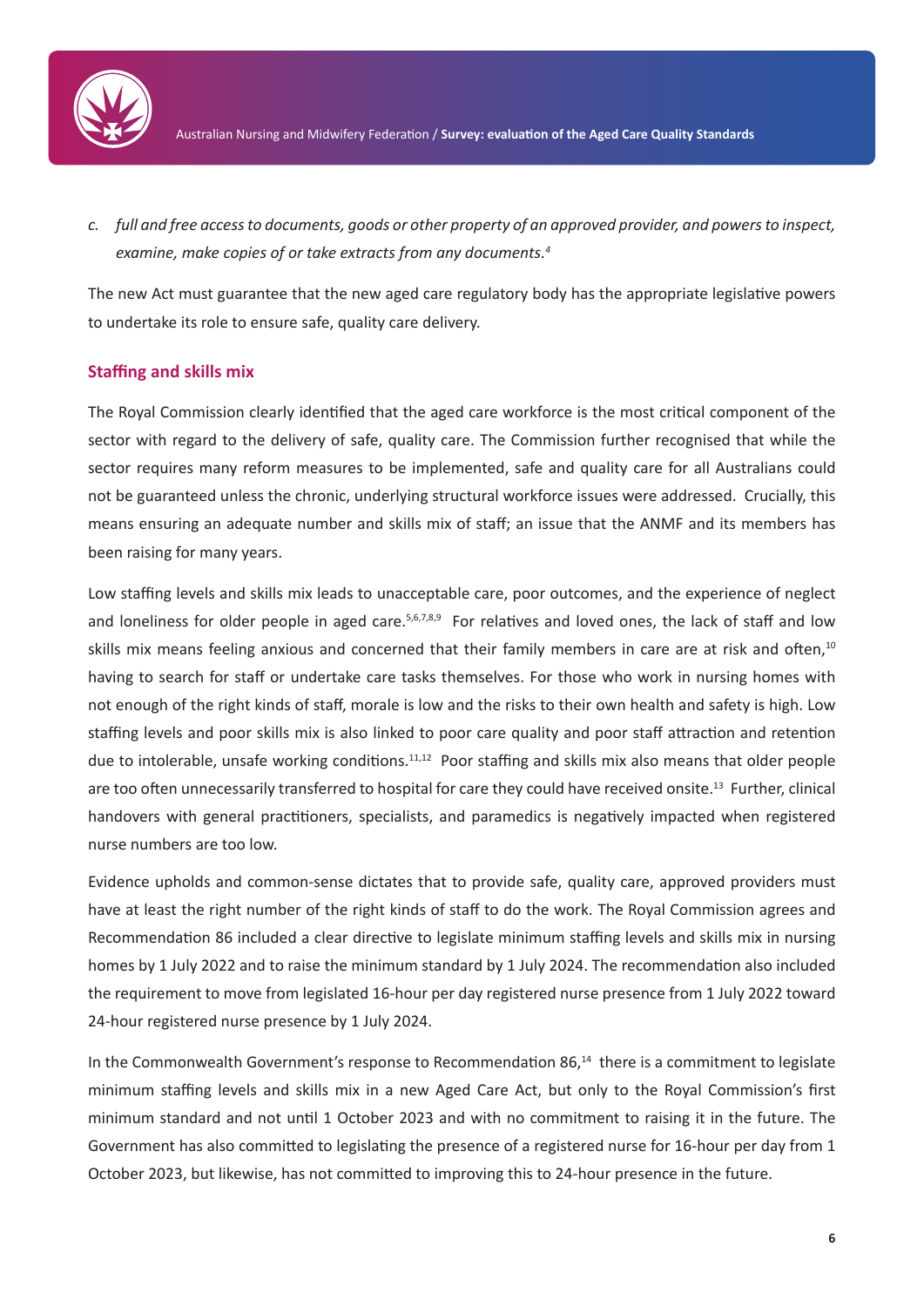

The ANMF maintains that neither the Royal Commission's recommendation, nor the Government's commitment go far enough. Both represent staffing levels and skills mix that are too low to ensure that people receive safe, quality, dignified best-practice care and are deferred for too long to deliver benefit to many older people currently in nursing homes who spend an average of 2 years and six months in residential aged care.<sup>15</sup>

Mandating a minimum standard for staffing levels and skills mix that enables best practice care would mean that all older people in nursing homes would be able to receive safe, effective, dignified care that meets their unique needs and preferences. Having the right number of staff would mean that care is not rushed or missed. Nurses and other care staff would be able to take the time they need to provide respectful, personcentred care and to create and sustain meaningful personal relationships with older people and their family members. Staff could effectively support one another and provide robust clinical care assessments, handover shared care obligations in collaboration with general practitioners, allied health teams and other relevant health care specialists. Mandatory safe staffing levels and skills mix would also help nursing homes offer high quality clinical placements for nursing students and care worker trainees which would lead to improved attraction and retention of staff in the sector.

It is the position of the ANMF that residents should receive best practice care, not care that is simply 'adequate'. Best practice care could be provided to all residents if nursing homes were required to ensure that every resident receive on average 4.3 hours (258 minutes) of care per day including 77 minutes from registered nurses, 52 minutes from enrolled nurses, and 129 minutes from personal care workers.16 To provide this level of care, evidence has shown that a nursing home should ensure a skills mix of 30 percent registered nurses, 20 percent enrolled nurses, and 50 percent personal care workers.

Further, registered nurses are integral to the provision of high quality care and better outcomes for residents. <sup>17</sup> Many nursing homes do not have a registered nurse onsite on every shift (morning, afternoon, and night) to provide care to residents, supervise other staff, and coordinate handover with visiting health professionals or specialists including general practitioners and paramedics. Even when one registered nurse is present, this may not be enough to provide safe, best practice care to larger numbers of residents or residents with higher care needs such as those who are very sick, have severe dementia, or who require palliative end of life care.

As outlined above, the Royal Commission has recommended that nursing homes should have at least one registered nurse on site for the morning and afternoon shifts (16 hours per day) from mid-2022 and 24 hours a day from mid-2024. The ANMF believes that at least one registered nurse should be onsite at all times earlier than mid-2024 and that in many cases, more than one registered nurse will be required. The Australian Government needs to go further to ensure that nursing homes have 24 hour registered nurse presence at a level that is dictated by the residents level of need to deliver safe, best practice care.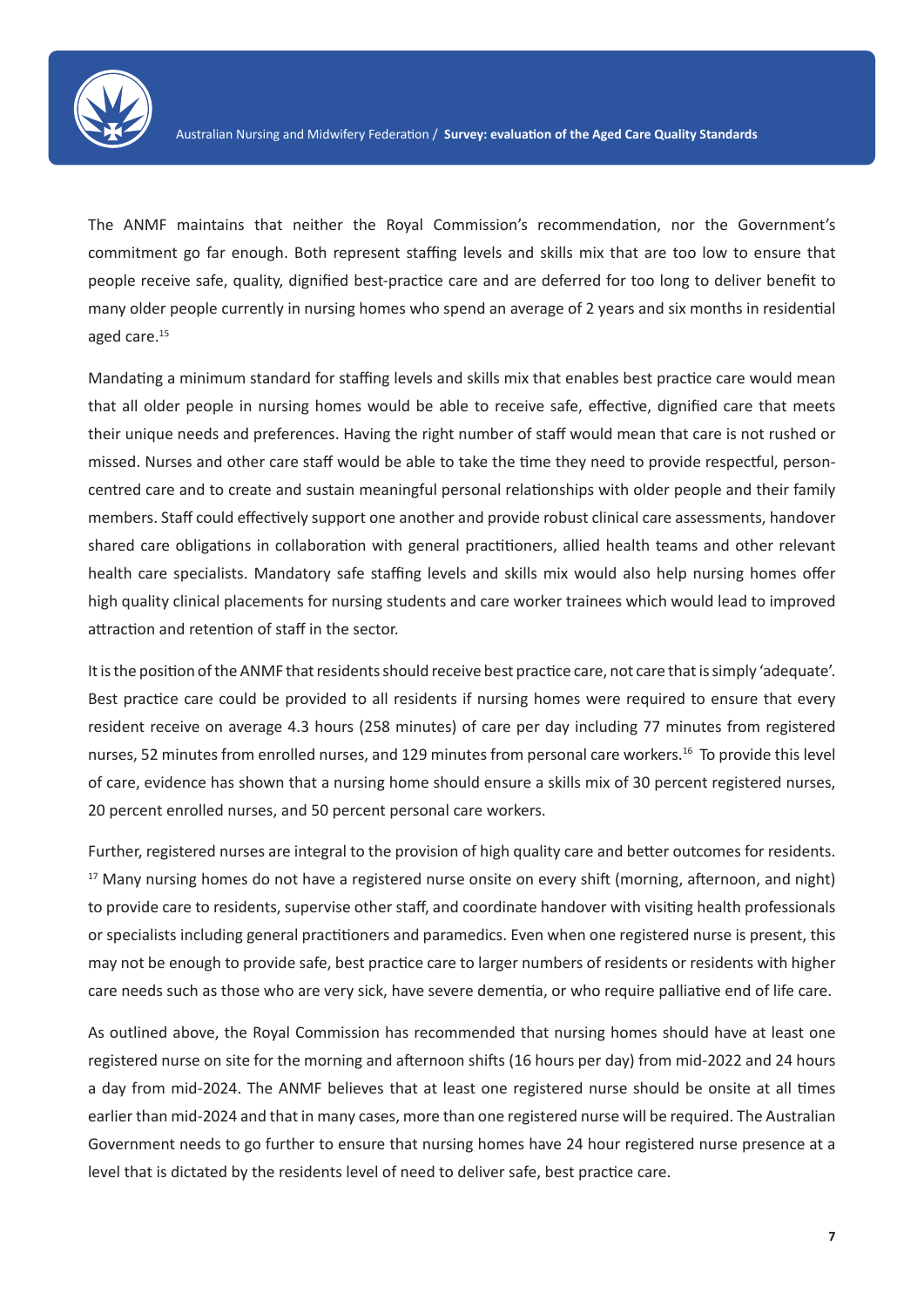

To this end, the new aged care regulator must be explicit regarding minimum legislated staffing and skills mix levels in the revised aged care quality standards. The standard must clearly articulate the required minimum average minutes per day and, as outlined above, the ANMF recommends the evidence-based minutes per resident of 258 minutes per day, with 77 minutes of care from registered nurses, 52 minutes from enrolled nurses, and 129 minutes from personal care workers. The standard must also identify that registered nurses must be present twenty-four hours per day in all nursing homes.

## **AGED CARE QUALITY STANDARDS – SPECIFIC COMMENTS**

The Royal Commission's *Recommendation 13: Embedding high quality aged care* outlines that:

- *1. The Aged Care Act 1997 (Cth) should be amended to provide that the Australian Commission on Safety and Quality in Health and Aged Care, in setting and amending safety and quality Standards for aged care (under the functions referred to in Recommendation 18), give effect to the following characteristics of high quality aged care:* 
	- *a. diligent and skillful care;*
	- *b. safe and insightful care;*
	- *c. caring and compassionate relationship ;*
	- *d. empowering care; and*
	- *e. timely care.*
- *2. 'High quality' care puts older people first. It means a standard of care designed to meet the particular needs and aspirations of the people receiving aged care. High quality care shall:* 
	- *a. be delivered with compassion and respect for the individuality and dignity of the person receiving care;*
	- *b. be personal and designed to respond to the person's expressed personal needs, aspirations, and their preferences regarding the manner by which their care is delivered;*
	- *c. be provided on the basis of a clinical assessment, and regular clinical review, of the person's health and wellbeing, and that the clinical assessment will specify care designed to meet the individual needs of the person receiving care, such as risk of falls, pressure injuries, nutrition, mental health, cognitive impairment and end-of-life care;*
	- *d. enhance to the highest degree reasonably possible the physical and cognitive capacities and the mental health of the person; and*
	- *e. support the person to participate in recreational activity and social activities and engagement.18*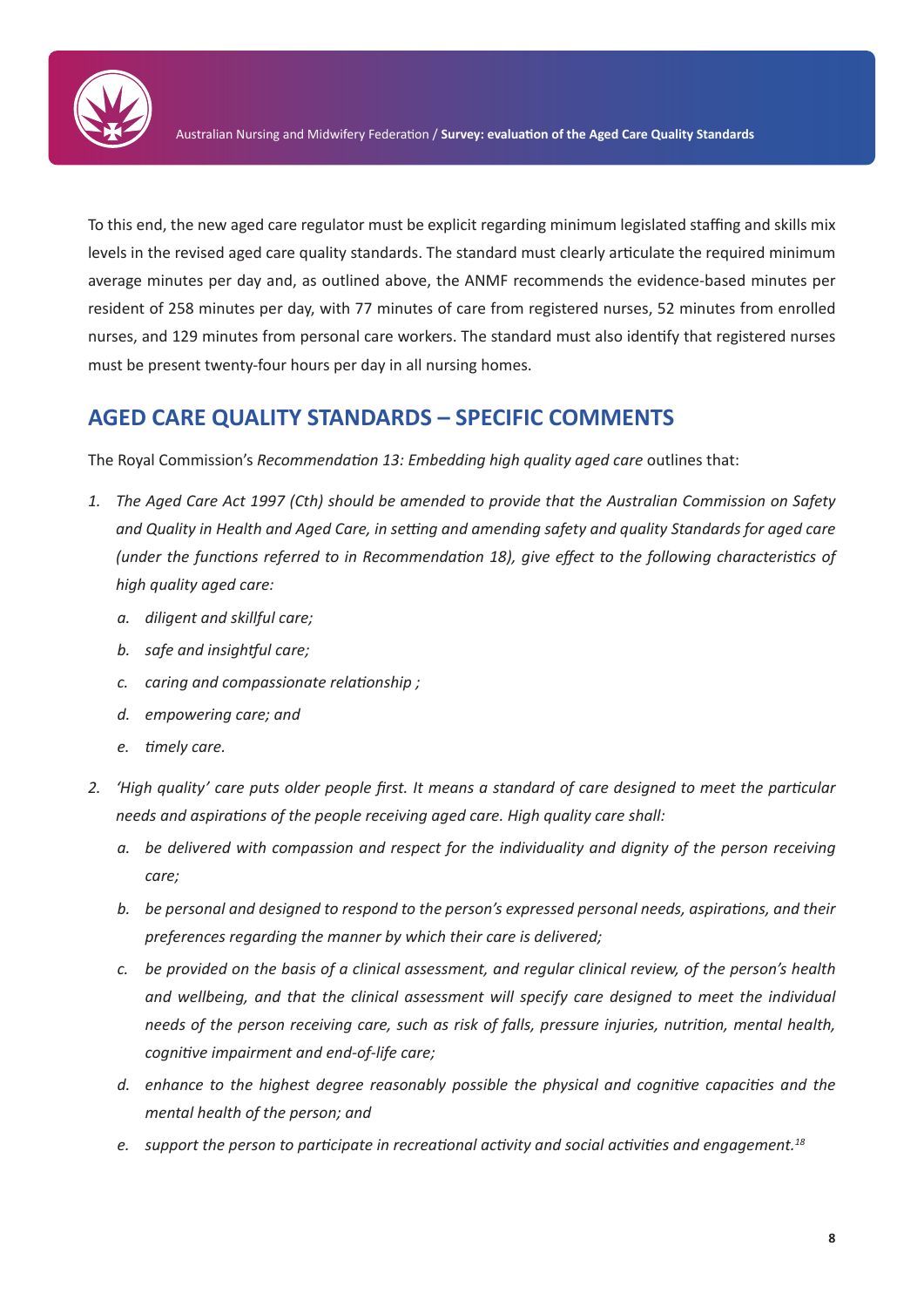

The ANMF supports this recommendation and proposes that any meaningful review of the aged care quality standards must incorporate the following ANMF principles.

The standards:

- are developed and implemented on the premise of ensuring safe, quality care and protecting the public from the risk of harm;
- are developed in consultation with all stakeholders including consumers and the workforce;
- are evidence-based and are consistent with best practice;
- provide for transparency of care delivery through measurable outcomes;
- require quality improvement that is embedded in care delivery;
- focus care to be person-centred;
- provide clear, tangible, measurable outcomes that demonstrate the standard has been met;
- recognise that each standard is inextricably linked to one another and failure to achieve one standard must result in a failure to achieve any standard;
- reflect that you can't have good quality care without good quality staffing;
- recognise that better conditions for the workforce, in relation to staffing and skills mix, pay and conditions, correlate with higher quality care outcomes;
- clearly stipulate a minimum required staffing and skills mix including an average minutes per day for each person receiving care;
- align with the National Safety and Health Service Standards;<sup>19</sup>
- explicitly outline evidence-based care delivery expectations;
- emphasise the expectation that medicines management is delivered in line with the principles of quality use of medicines and administration is only undertaken by registered nurses and enrolled nurses working under the supervision and delegation of a registered nurse;
- focus on dementia care, restrictive practices, palliative care, and food and nutrition;
- include a requirement for stakeholder and workforce engagement on a regular and ongoing basis to ensure the success of quality standards;
- gain regulatory intelligence from all available sources that is used extensively and linked directly to each assessment of the standard during audit;
- include work health and safety requirements and their impact on the workforce and quality of care; and
- establish clear guidance for approved providers that explains how they can meet their obligations to residents without compromising the workers' rights to a safe work environment.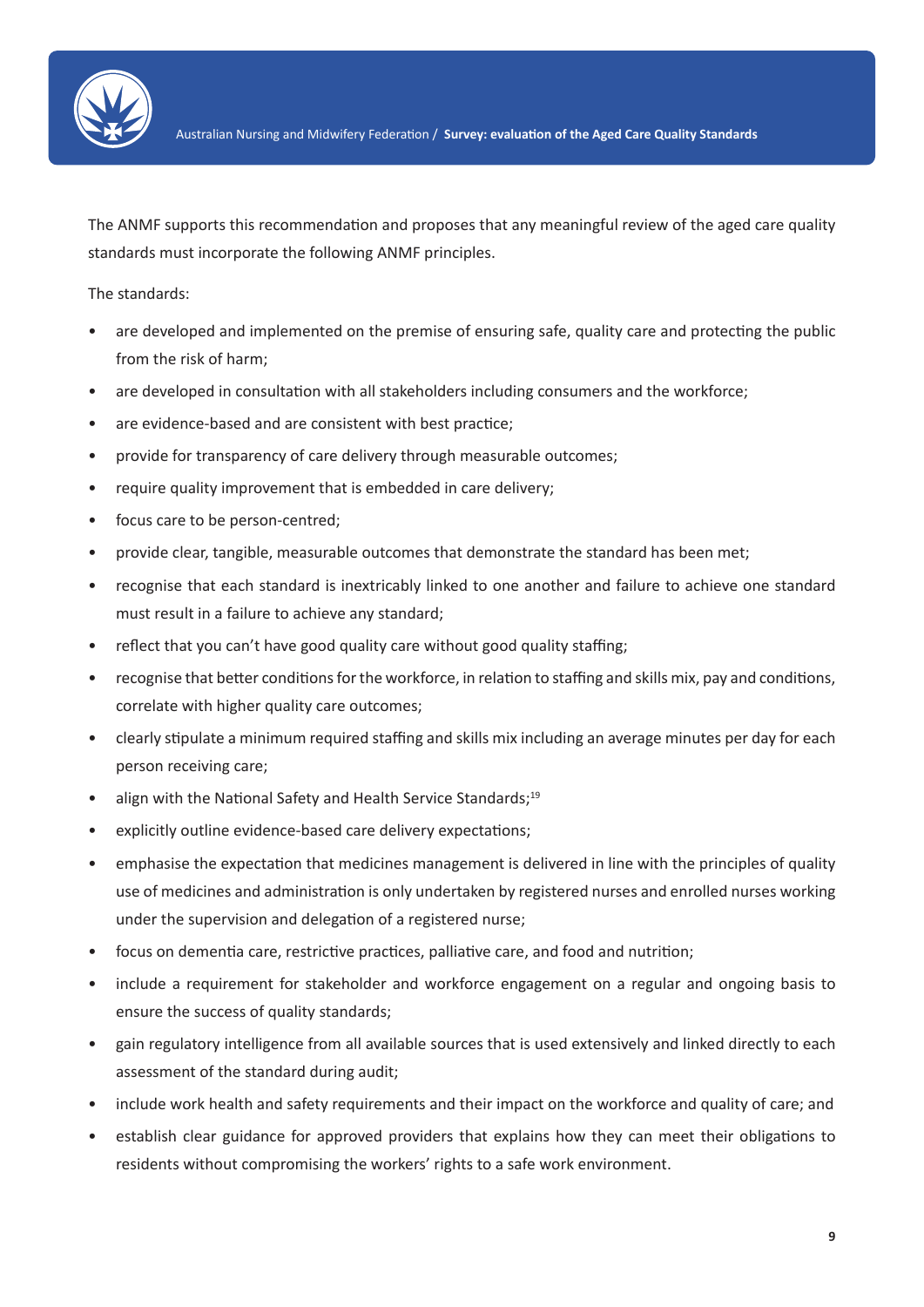

# **SURVEY QUESTIONS**

#### **Please select the stakeholder group/s most relevant to you:**

Other: Union- professional and industrial organisation.

#### **Please select the state or territory you live in:**

National organisation

#### **Please select the remoteness level that best describes where you live:**

All areas identified: major cities, regional, rural and remote.

#### **Is the wording and intent of the Quality Standards clear?**

No

#### **If not, why not?**

The language used in the standards is vague and often is not easily understood by people for whom English is not their first language. The wording of the standards also do not provide for evidence-based care delivery. Although the intent of the standards are often reasonable, they do not achieve their intended purpose and are not driving sustained improvements to care outcomes.

#### **Are the Quality Standards repetitive?**

No

#### **Are there gaps in the Quality Standards?**

Yes

#### **If yes, what other areas should be included?**

As the ANMF has identified above, there are significant gaps in the standards. The standards require a complete and extensive review by the Australian Commission on Safety and Quality in Health Care, as recommended by the Royal Commission. Further, the new standards must also be consistent with the ANMF principles outlined above.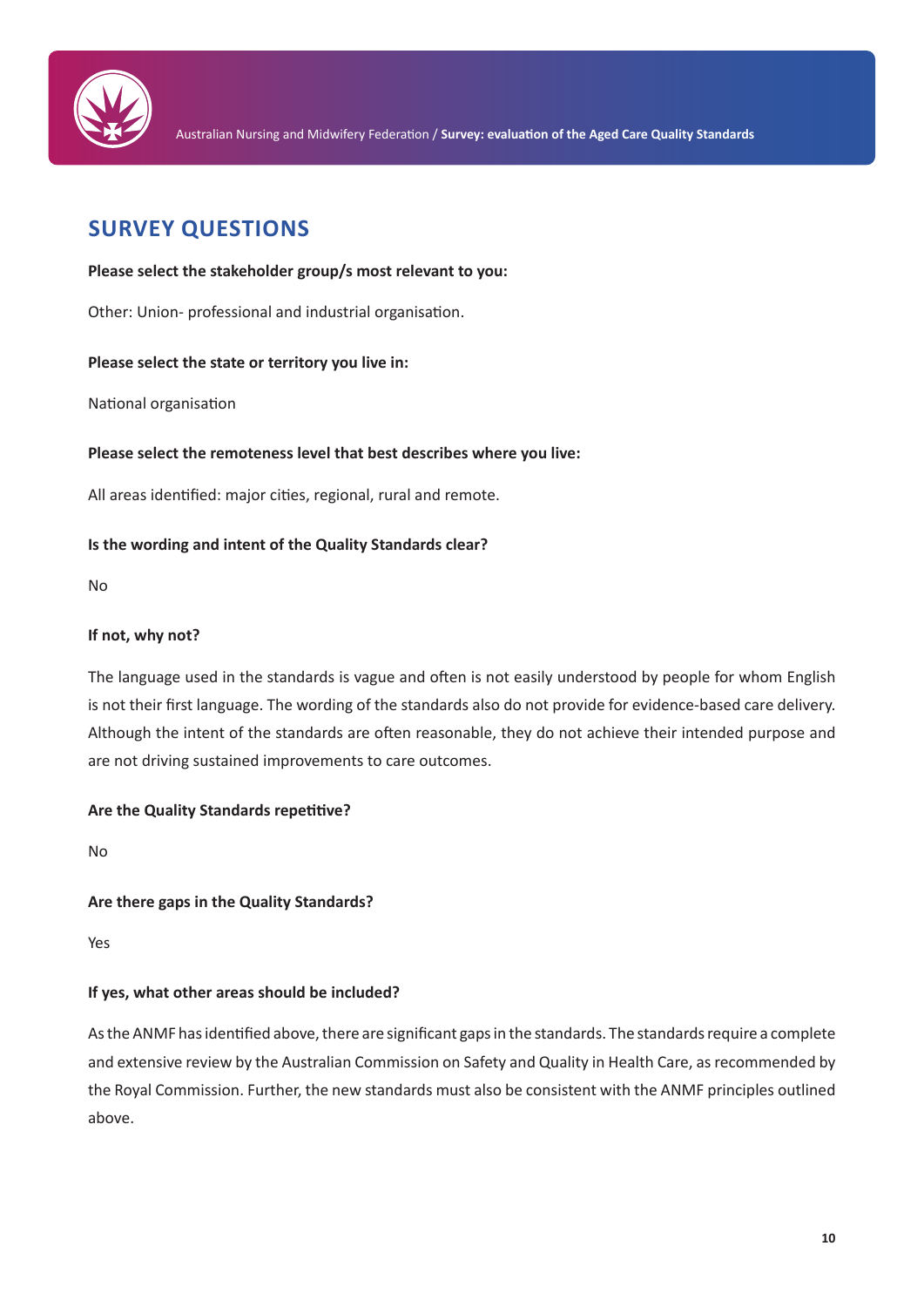

#### **What other aspects of Quality Standards need to be changed or improved, if any?**

It is the view of the ANMF that the current standards do not improve care delivery as:

- the legislative framework in which they sit is not fit for purpose;
- the regulation of care is not driving sustained improvements to resident outcomes, which indicates that the standards are not sufficiently robust to drive improvements;
- they are not prescriptive about staffing levels and skills mix, which is a major factor in care improvement;
- the wording of each individual standard provides insufficient scope to triangulate evidence and establish causal factors, leading to intrinsic failures in regulatory governance; and
- neither the standards nor the regulatory system facilitate wider exploration of contextual factors that might impact on the resident's experience, for example new ownership of a facility.

The quality standards need a complete and extensive review, not simply adjustment or improvements to individual standards. This review must be completed by the Australian Commission on Safety and Quality in Health Care.

#### **To what extent:**

|                                                                                                                   | A great deal | l Alot | Somewhat | Little | Not at all |
|-------------------------------------------------------------------------------------------------------------------|--------------|--------|----------|--------|------------|
| Have the Quality Standards improved<br>work practices in aged care services?                                      |              |        |          |        |            |
| Have the Quality Standards led to<br>changes that support consumers being<br>involved in their care and services? |              |        |          |        |            |
| Have the Quality Standards improved<br>quality outcomes for consumers?                                            |              |        |          |        |            |

#### **Please provide any additional comments on your responses below.**

The current standards have contributed to a small shift in ensuring care is person-centred compared to previous standards, as the implementation of the standards coincided with the consumer movement demanding quality care that is delivered in a way that meets the expectations of older people and their families. This element of the standards must be retained following the review. However, as the ANMF highlighted above, the standards, along with the regulatory framework in which they are used, did not and will not ensure public safety. They provide no assurance that care delivery has changed since the release of the Royal Commission's final report in March 2021.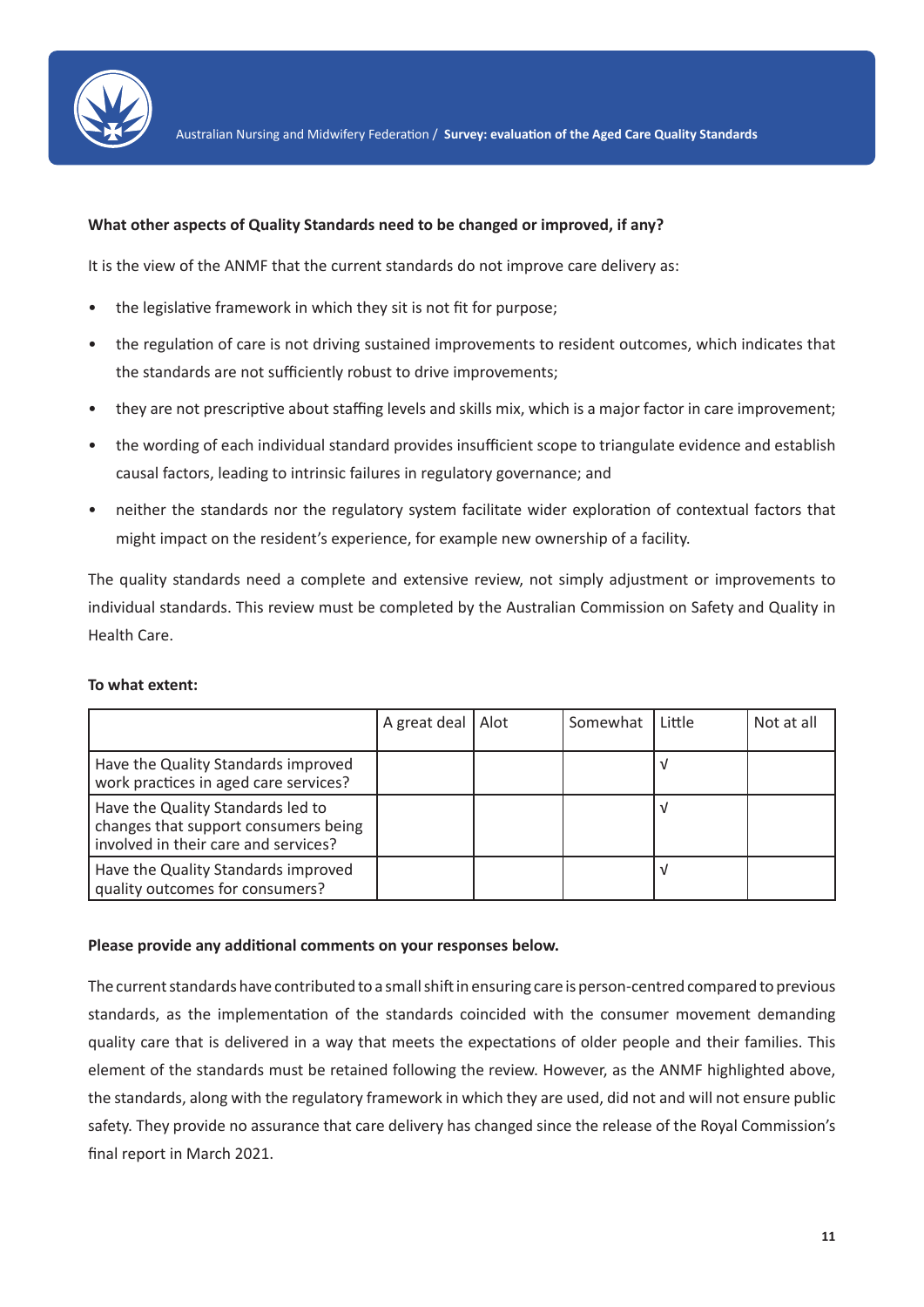

#### **Specific Feedback on each Quality Standard**

**The following questions ask about each individual Quality Standard. You can select which standards you want to comment on.**

**Which Quality Standards would you like to provide a response for?**

#### **1. Consumer dignity and choice**

*Consumer outcome:*

*I am treated with dignity and respect, and can maintain my identity. I can make informed choices about my care and services, and live the life I choose.*

*Organisation statement:*

*The organisation:*

 *(a) has a culture of inclusion and respect for consumers; and*

 *(b) supports consumers to exercise choice and independence; and*

 *(c) respects consumers' privacy.*

*Requirements*

*The organisation demonstrates the following:*

 *(a) Each consumer is treated with dignity and respect, with their identity, culture and diversity valued;*

 *(b) Care and services are culturally safe;*

 *(c) Each consumer is supported to exercise choice and independence, including to:*

 *i) make decisions about their own care and the way care and services are delivered; and*

 *ii) make decisions about when family, friends, carers or others should be involved in their care; and*

 *iii) communicate their decisions; and*

*iv*) make connections with others and maintain relationships of choice, including intimate *relationships.*

 *(d) Each consumer is supported to take risks to enable them to live the best life they can;*

 *(e) Information provided to each consumer is current, accurate and timely, and communicated in a way that is clear, easy to understand and enables them to exercise choice; and*

 *(f) Each consumer's privacy is respected and personal information kept confidential.*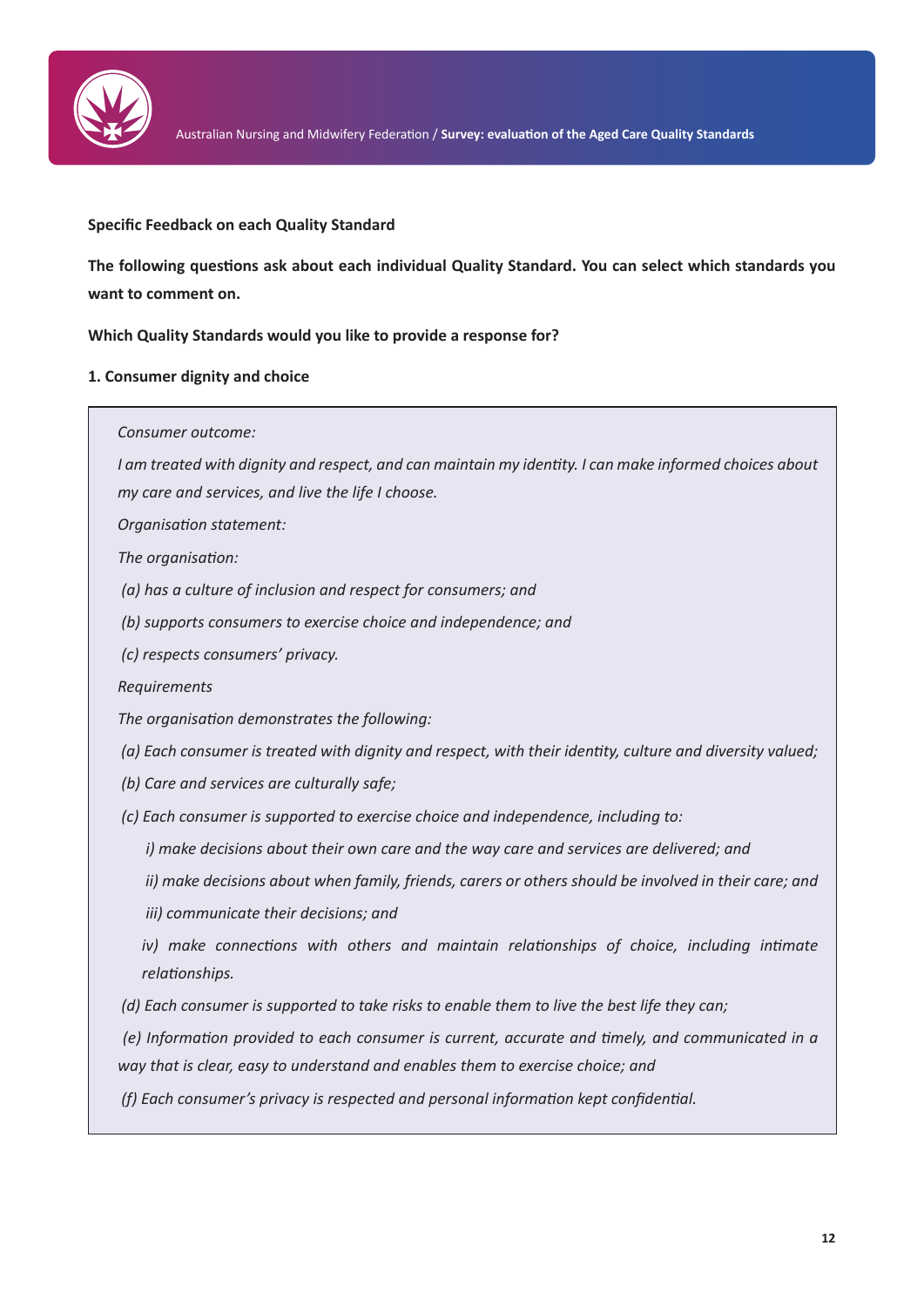

**The Consumer Dignity and Choice Standard covers the areas I am most concerned about for consumers' dignity and choice.**

Disagree

**The Consumer Dignity and Choice Standard has led to consumers being more likely to be treated with dignity and respect.**

Strongly disagree

#### **Please provide any additional comments on the Consumer Dignity and Choice Standard below.**

Note: The ANMF does not support this review but rather, as recommended by the Royal Commission, supports a review of the standards by the Australian Commission on Safety and Quality in Health Care, which incorporates and is consistent with the ANMF principles outlined above.

It is imperative that aged care services are person-centred and the consumer's voice is at the forefront of care. Person centred care acknowledges that each individual has their own needs, preferences, priorities, beliefs and views of how they would like (or not like) to be cared for.<sup>20</sup> This care should be evidence-based and holistic, addressing physical, mental, social, and emotional wellbeing. It must also recognise the diversity of people receiving care including, but not restricted to Aboriginal and Torres Strait Islander peoples, and culturally, linguistically, gender and sexually diverse (LGBTQI+) people. People from these groups (or who belong to intersecting groups) may or may not share common preferences, values, or beliefs regarding their care. Person-centred care must be delivered in a manner that is appropriate and consistent with the individual preferences, values, and beliefs of each person.

The ANMF acknowledges that this standard reflects many aspects of person-centred care. However, the ANMF has significant concern regarding the potential broad interpretation and subsequent implementation of this standard on the care consumers will receive.

Inarguably, it is critical that aged care services in Australia operate without contravening consumers' rights. However, consumer rights to dignity and choice have not been upheld, $21$  as, although this standard articulates many of the components of the Australian Charter of Healthcare Rights it fails to provide tangible measures which demonstrate how an organisation is meeting the standard. Therefore, this standard must be strengthened both in its requirements and demonstrable measures to protect the rights of aged care consumers and deliver safe quality care.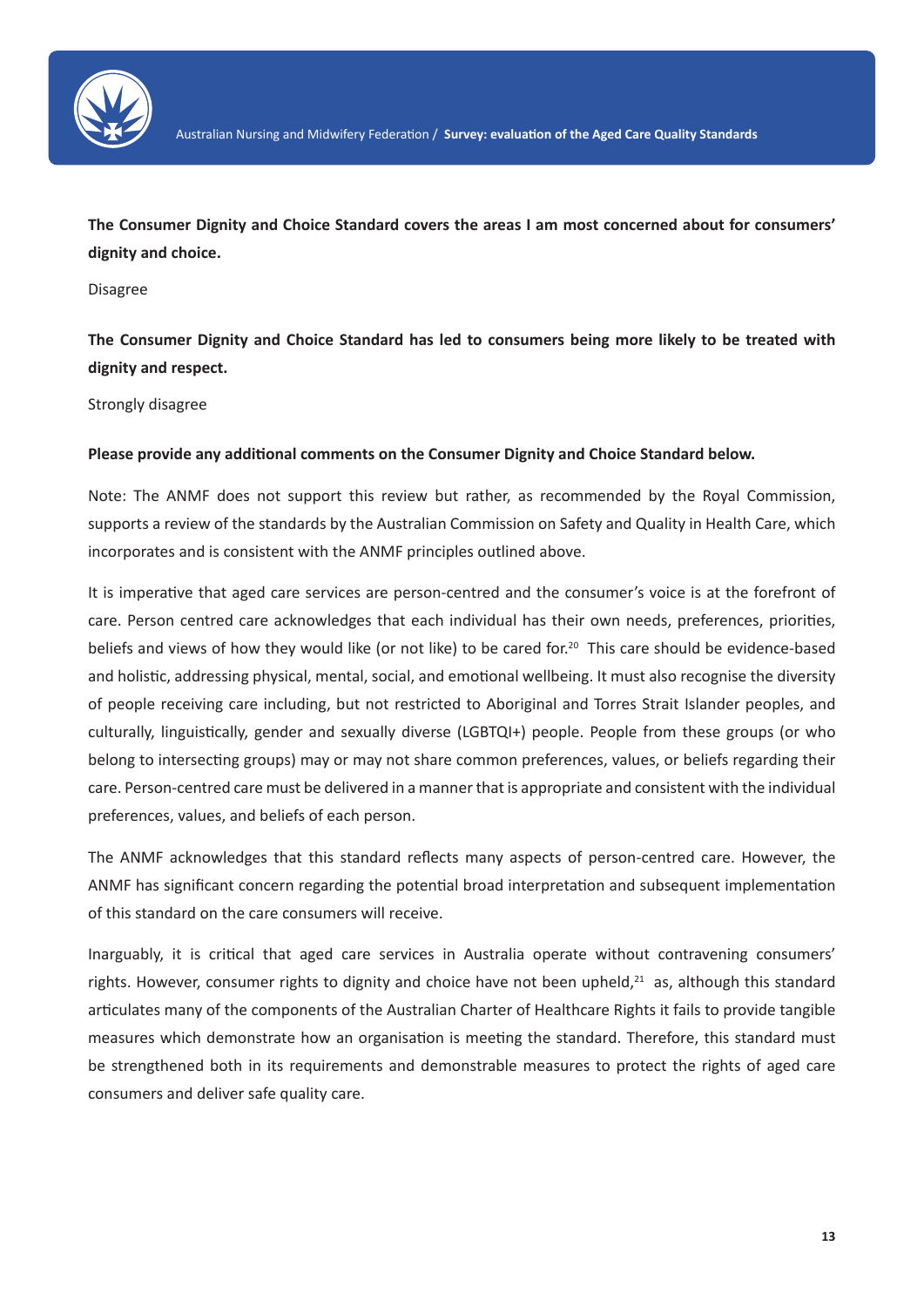

Furthermore, the standard does not identify the fundamental scaffolding necessary for the standard to be upheld. Without staffing numbers and a skill mix that meet the needs of consumers, the quality care described in the standard is unachievable. Staff need to be trained, supported and have time to engage meaningfully and individually with each person receiving care and/or their relatives and loved ones to ensure the communication that underpins this standard can take place.

The ANMF outlines further gaps that must be addressed in this standard:

- A requirement for all staff including management to be supported to undertake respecting diversity and cultural safety training;
- An additional section identifying descriptors of how an organisation can demonstrate they meet the standard. For example, the descriptor for requirement (e) would specify that the information to be provided to consumers must include the staffing and skills mix of nursing homes. This will enable consumers to assess if they will be able to access the type and nature of care they will receive is in line with their needs and preferences and the financial statements identifying how funding is distributed to consumers;
- Amend requirement (e) to read information *provided to each consumer is current, transparent, accurate and timely, and communicated in a way that is clear, easy to understand and enables them to exercise choice*. This information must be available to existing as well as prospective consumers. Consumers must have access to information about a nursing home prior to entering the facility to support their decision to receive care from that organisation. Transparency is essential to ensure the rights of Aged Care consumers are upheld;
- Amend requirement (b) to read *Care and services are culturally safe, non-discriminatory and inclusive.* This is to acknowledge consumers' rights to be treated equally and with dignity regardless of their respective health conditions, identity, beliefs and preferences, or cultural background; and
- Actions to support Aboriginal and Torres Strait Islander populations need to be specifically outlined consistent with national strategies to close the gap.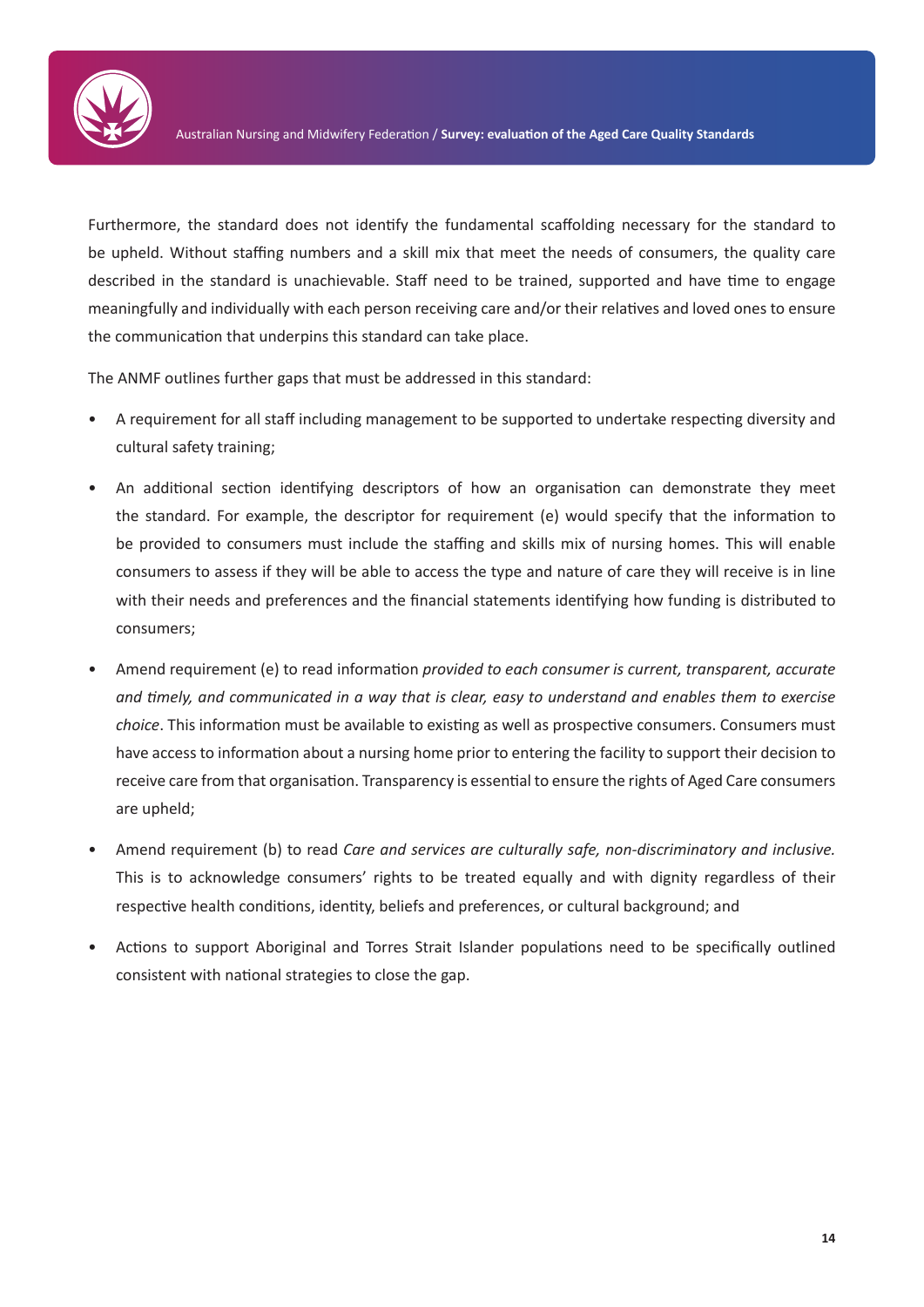

#### **2. Ongoing assessment and planning**

*Consumer outcome:*

*I am a partner in ongoing assessment and planning that helps me get the care and services I need for my health and well-being.*

*Organisation statement:*

*The organisation undertakes initial and ongoing assessment and planning for care and services in partnership with the consumer. Assessment and planning has a focus on optimising health and wellbeing in accordance with the consumer's needs, goals and preferences*

*Requirements*

*The organisation demonstrates the following:*

*(a) Assessment and planning, including consideration of risks to the consumer's health and well-being, informs the delivery of safe and effective care and services.*

*(b) Assessment and planning identifies and addresses the consumer's current needs, goals and preferences, including advance care planning and end of life planning if the consumer wishes.*

*(c) Assessment and planning:*

*i) is based on ongoing partnership with the consumer and others that the consumer wishes to involve in assessment, planning and review of the consumer's care and services; and*

*ii) includes other organisations, and individuals and providers of other care and services, that are involved in the care of the consumer.*

*(d) The outcomes of assessment and planning are effectively communicated to the consumer and documented in a care and services plan that is readily available to the consumer, and where care and services are provided.*

*(e) Care and services are reviewed regularly for effectiveness, and when circumstances change or when incidents impact on the needs, goals or preferences of the consumer.*

**The Ongoing Assessment and Planning with Consumers Standard covers the areas I am most concerned about for consumers' assessment and planning processes.**

Agree

**The Ongoing Assessment and Planning with Consumers Standard has led to consumers being more likely to be partners in ongoing assessment and planning.**

Disagree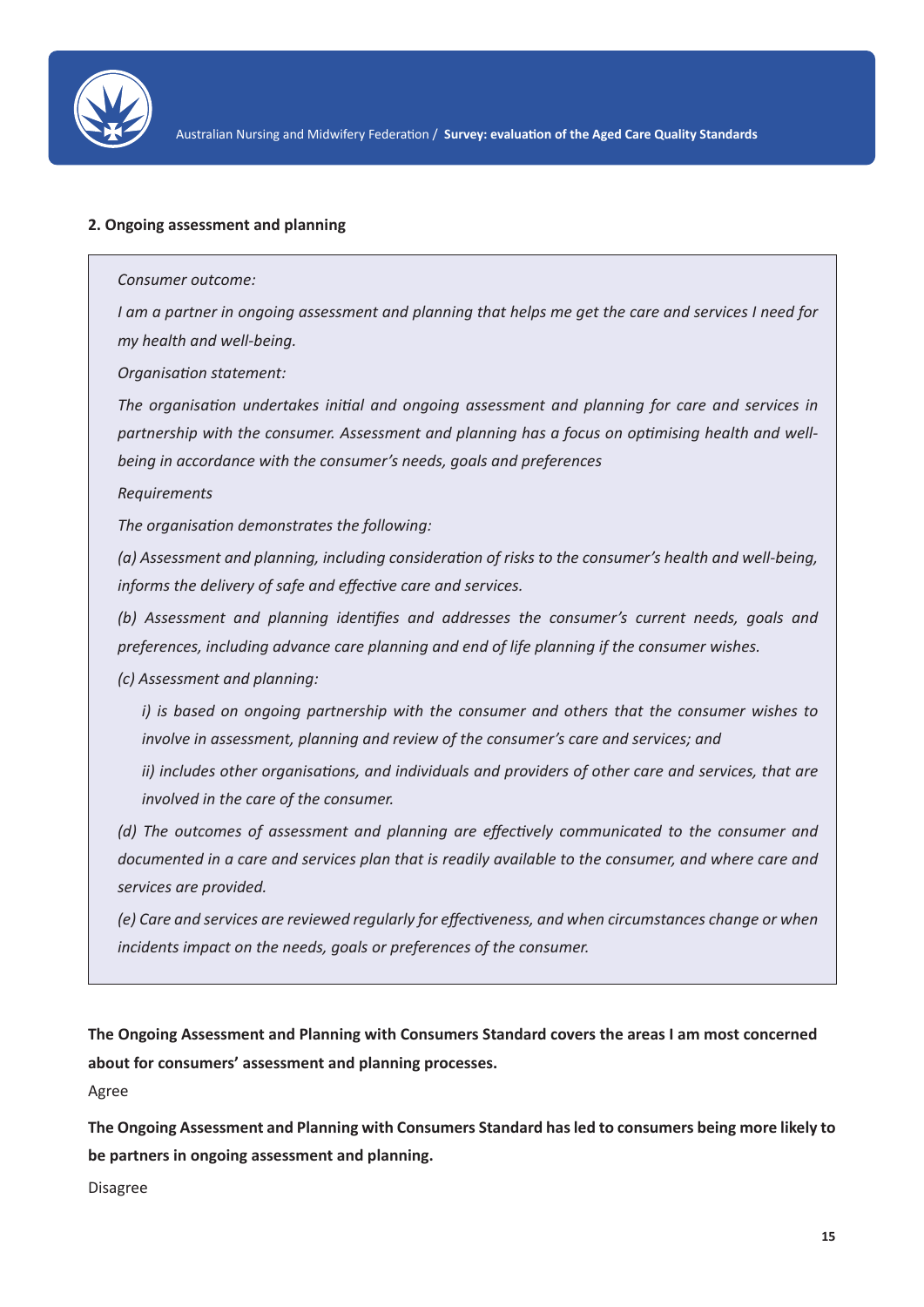

### **Please provide any additional comments on the Ongoing Assessment and Planning with Consumers Standard below.**

Note: The ANMF does not support this review but rather, as recommended by the Royal Commission, supports a review of the standards by the Australian Commission on Safety and Quality in Health Care, which incorporates and is consistent with the ANMF principles outlined above.

This standard is not evidence based in its approach and does not explicitly articulate measureable outcomes. This results in the requirements to uphold the standard being unclear to providers, the workforce and the aged care assessors completing the regulation audit and, ultimately, leads to poor quality care.

Any standard on assessment and planning must clearly articulate who should be conducting the assessment, planning and evaluation. The Australian Commission on Safety and Quality in Health Care national standards use the term 'clinician' and define this term in the glossary.<sup>22</sup> Any definition used for a clinician must include 'a Nurse Practitioner, Registered Nurse or Medical Practitioner.' It is critical these registered health practitioners are identified as the only practitioners in the aged care sector to provide comprehensive assessment, planning and evaluation. This position is supported by the evidence that details how registered nurses positively affect consumer outcomes<sup>23,24,25</sup> and the difference nurse practitioners make in aged care and consumer outcomes.26,27

Ongoing assessment and planning with consumers can also only be achieved when there is an evidenced based staffing and skills mix that meets the assessed needs of a consumer. The existing aged care workforce is devalued and under-resourced. Regardless of the intent of this standard the sector lacks the capacity to meet this given current workloads and skills deficits in the aged care workforce and the time allocated for each consumer to receive care by a registered nurse. The ANMF recommends that a standard for assessment and planning must:

- identify nurses and care workers as central to the provision of care encompassing all aspects of health care delivery;
- clearly articulate the minimum average minutes per day per resident as recommended by the ANMF. That is specifically 258 minutes per day per resident, with 77 minutes of care from registered nurses, 52 minutes from enrolled nurses, and 129 minutes from personal care workers;
- clearly articulate a minimum requirement for registered nurses to be present twenty-four hours per day in all nursing homes;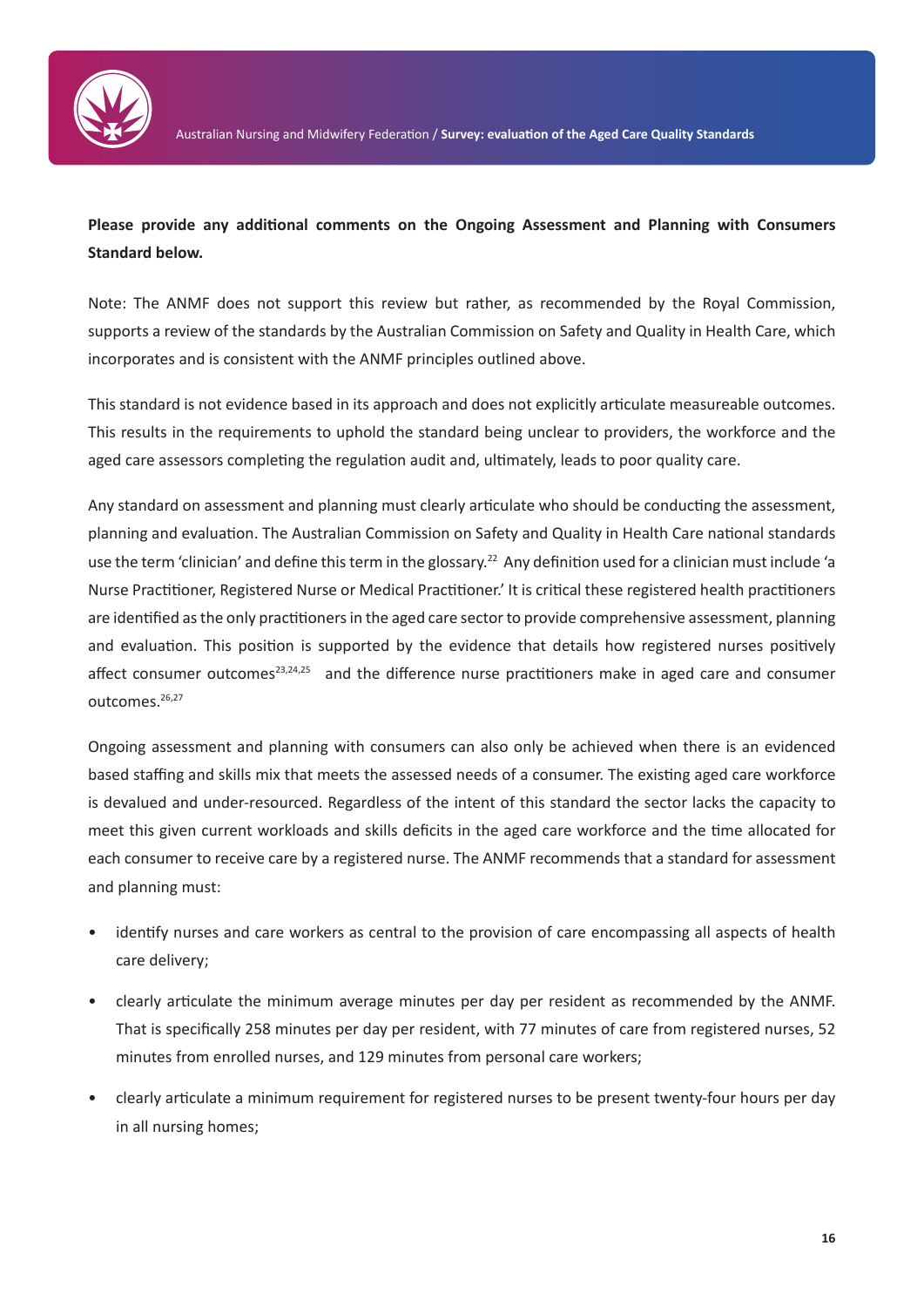

- state that assessment and planning must be comprehensively completed by a clinician including a registered nurse, nurse practitioner or medical practitioner;
- identify that assessment and planning includes the multidisciplinary team;
- require evidenced based assessment tools and processes to be utilised;
- specify assessment requirements including clinical examination, and assessment of cognitive, behavioral, mental and social issues;
- require clinicians to comprehensively document the assessment and planning in the person's notes, including the person's preferences;
- require providers to demonstrate planning is completed through a shared decision making process with the person receiving care and their loved ones;
- require providers to demonstrate planning is evidence-based in its approach, monitored and reviewed regularly, consistent with the persons assessed needs; and,
- Include assessment and planning processes that address minimising harm by the prevention of:
	- o pressure injuries
	- o Falls
	- o malnutrition and dehydration
	- o delirium
	- o aggression and violence
	- o restrictive practices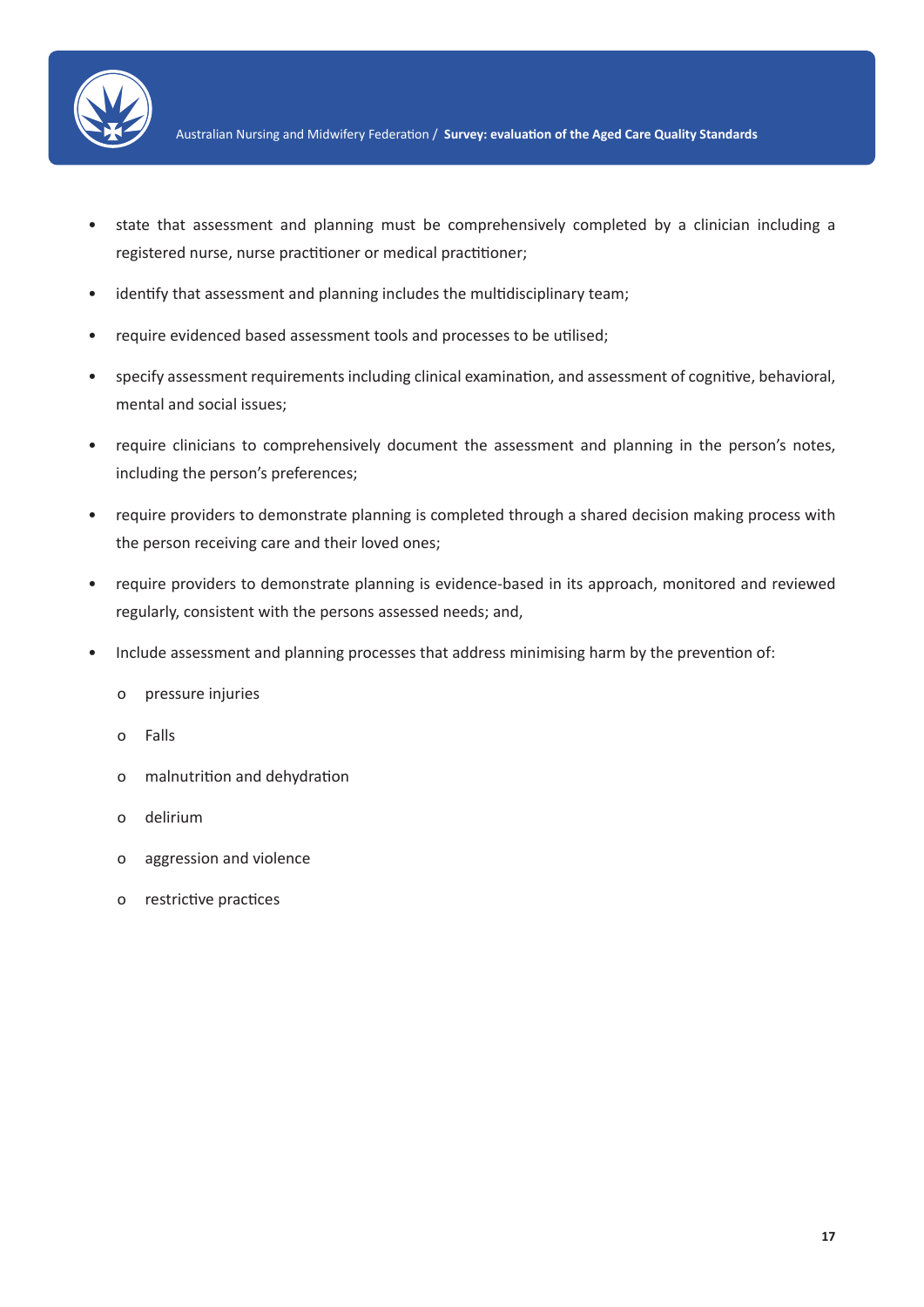

#### **3. Personal Care and Clinical Care**

*Consumer outcome:*

*I get personal care, clinical care, or both personal care and clinical care, that is safe and right for me. Organisation statement:*

*The organisation delivers safe and effective personal care, clinical care, or both personal care and clinical care, in accordance with the consumer's needs, goals and preferences to optimise health and well-being.*

*Requirements*

**.**

*The organisation demonstrates the following:*

*(a) Each consumer gets safe and effective personal care, clinical care, or both personal care and clinical care, that:*

*i) is best practice; and*

 *ii) tailored to their needs; and*

*iii) optimises their health and well-being.*

*(b) Effective management of high-impact or high-prevalence risks associated with the care of each consumer.*

*(c) The needs, goals and preferences of consumers nearing the end of life are recognised and addressed, their comfort maximised and their dignity preserved.*

*(d) Deterioration or change of a consumer's mental health, cognitive or physical function, capacity or condition is recognised and responded to in a timely manner.*

*(e) Information about the consumer's condition, needs and preferences is documented and communicated within the organisation, and with others where responsibility for care is shared.*

*(f) Timely and appropriate referrals to individuals, other organisations and providers of other care and services.*

*(g) Minimisation of infection-related risks through implementing:*

*i) standard and transmission-based precautions to prevent and control infection; and*

*ii) practices to promote appropriate antibiotic prescribing and use to support optimal care and reduce the risk of increasing resistance to antibiotics.*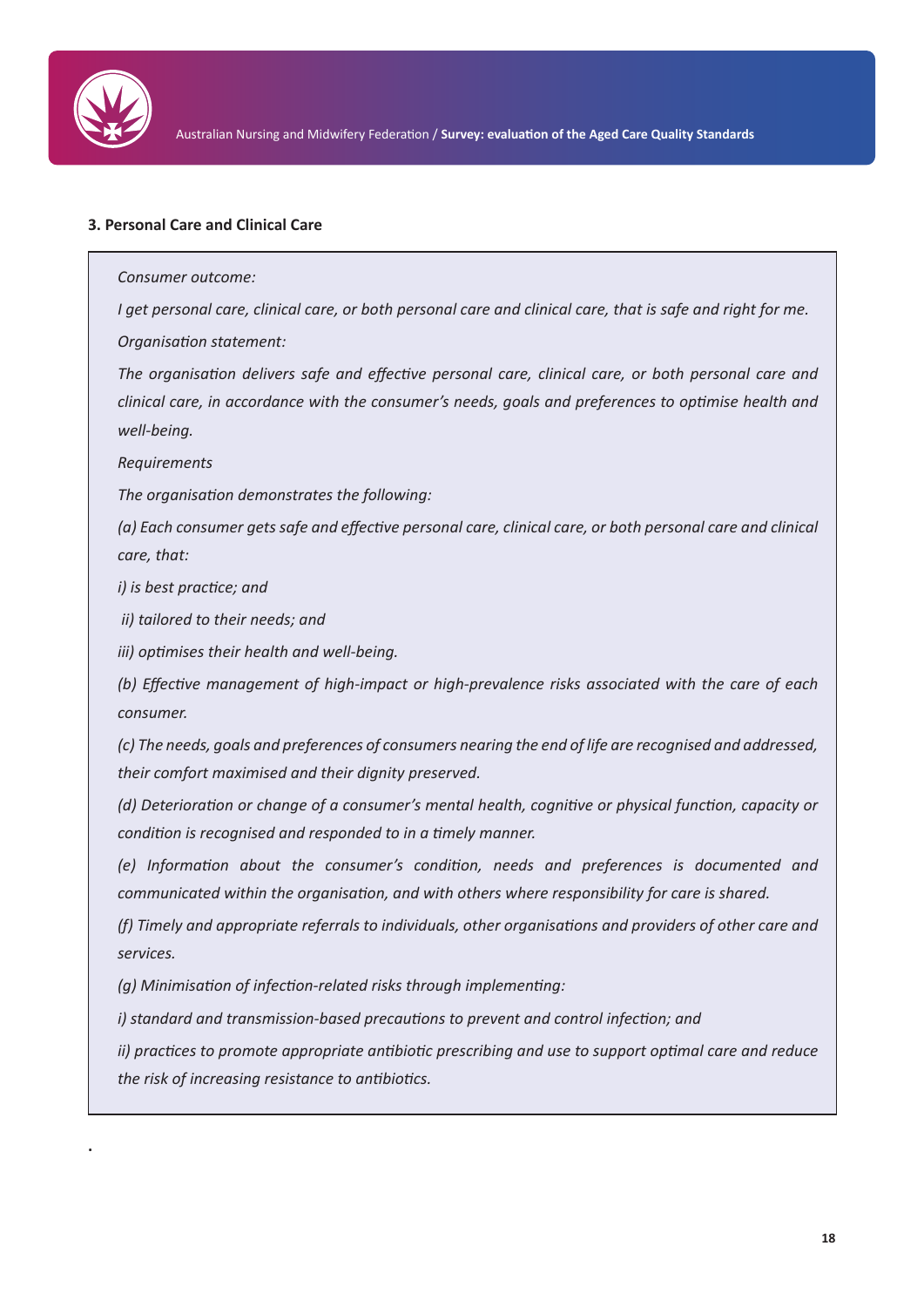

**The Personal and Clinical Care Standard covers the areas I am most concerned about for consumers' personal and clinical care.**

#### Strongly disagree

**The Personal and Clinical Care Standard has led to consumers being more likely to receive personal and clinical care that is safe and is right for them.**

#### Strongly disagree

#### **Please provide any additional comments on the Personal and Clinical Care Standard below.**

Note: The ANMF does not support this review but rather, as recommended by the Royal Commission, supports a review of the standards by the Australian Commission on Safety and Quality in Health Care, which incorporates and is consistent with the ANMF principles outlined above.

#### In 2021, the Royal Commission stated:

*Care should enhance a person's health and wellbeing and avoid reasonably preventable harm. Our inquiry has shown that the routine care of older people, particularly in residential aged care, often does not meet these expectations. We have found many examples of substandard care in providing for the most basic of human needs, such as diet and nutrition, oral health, skin care, mobility, medication and prescription management, continence and incontinence, infection control, social and emotional needs, and diversity and cultural needs.*<sup>28</sup>

This statement demonstrates that the standards have failed to meet their intended purpose and objectives and are thus not fit for purpose as they have failed to keep the public safe.

Furthermore, this standard, along with standard seven, Human Resources, is of significant concern to the ANMF with both being over represented in non-compliance reports from the Aged Care Quality and Safety Commission.29 The significant gaps within the standard of care delivery are detailed below.

#### **Holistic Care**

The artificial separation of personal care and clinical care in any standard needs to be removed. It is not necessary or useful to separate care into two sections. Care for a consumer needs to be well planned, holistic in its approach and evaluated for its effectiveness in order to provide quality and person centered care.

Registered nurses and nurse practitioners are educated and qualified to provide holistic care. It is essential that consumers receive personal and clinical care that is assessed and planned by registered nurses or nurse practitioners in partnership with consumers and/or their loved ones. Following this nursing assessment, the registered nurse is then in a position to discuss a holistic plan of care with the consumer and together they can determine the level of care and who is best placed to provide it.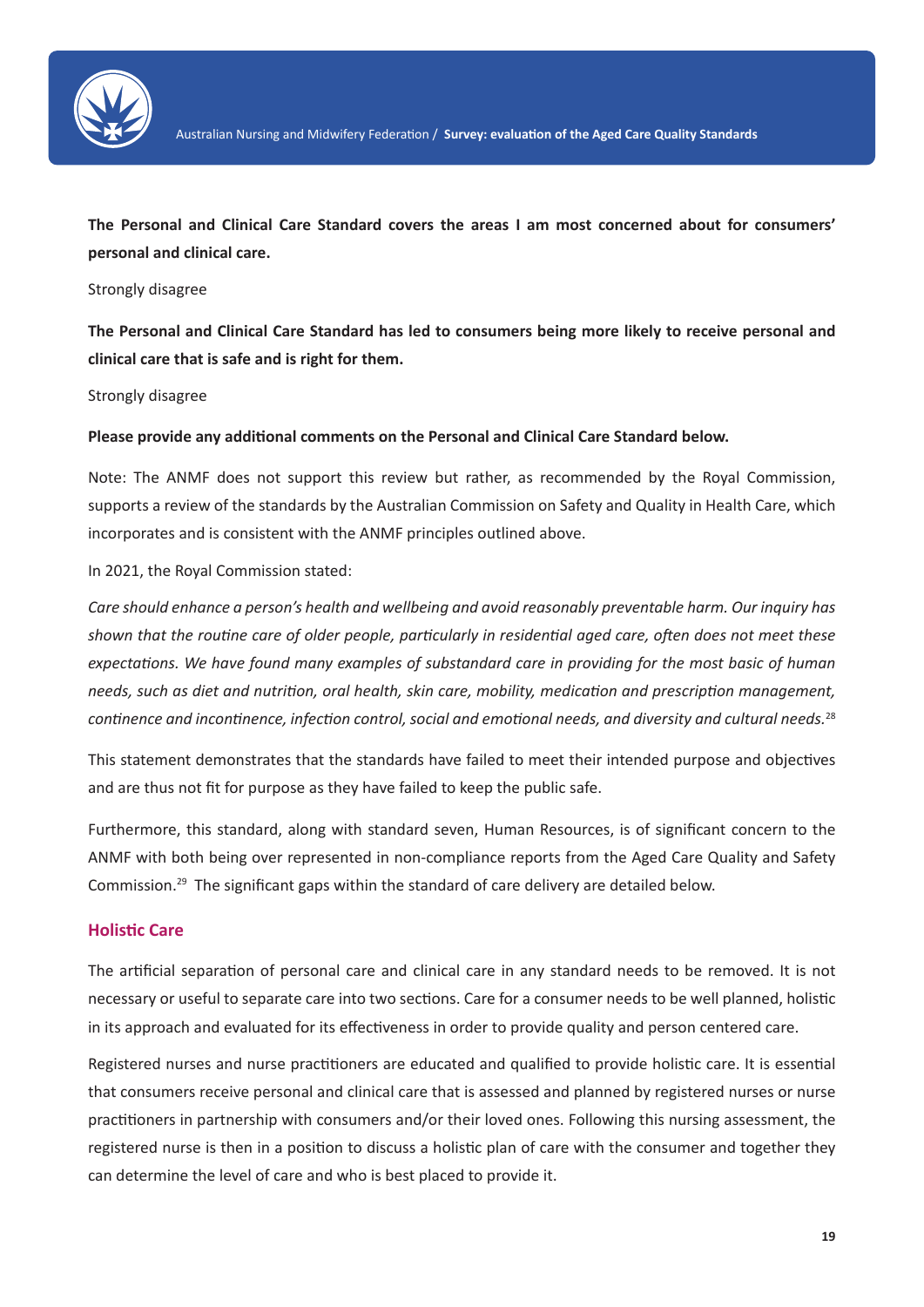

#### **Staffing and Skills Mix**

Staffing is fundamental to quality care delivery. The significant concerns identified regarding clinical care issues such as wound management, medication and pain management are driven, at their core, by systemic staffing and skill-mix deficits across the aged care sector. Regardless of the best intentions of any standard on care delivery, it is clear that this will not be achieved until there is a mandated evidenced based staffing and skills mix and standards addressing care quality clearly articulate the minimum average minutes required for consumers to receive quality care.

Further, the existing aged care workforce is devalued and under-resourced. Care that includes comprehensive assessment, planning and delivery of holistic care which allows meaningful choice and control for people receiving care requires additional time. This time is severely lacking for aged care workers and is not currently considered in the context of this standard.

#### **Medicine Mismanagement**

Older Australians, particularly those receiving residential aged care services, are characterised by increasing and significant care needs, multiple diagnoses, comorbidities and polypharmacy. It has been estimated that on average they have 3.4 to 4.5 separate diagnoses, 6 comorbidities, and are taking 8.1 medicines.<sup>30</sup>

Further, people over 65 are more likely than any other group to be on a number of medicines, $31$  are more sensitive to drug interactions, and more likely to have impaired metabolism and excretion, meaning they're at risk of receiving a higher than intended dose. The health and cognitive status of older people can deteriorate significantly in response to even small changes in conditions, so medicines (including supplements) must be administered with care, the necessity of each medicine regularly reviewed, and the person receiving care must be monitored for signs and symptoms of interactions and toxicity. Doing this safely takes education, experience, and skill, and therefore needs to be performed by enrolled and registered nurses.<sup>32</sup>

Registered nurses play a key role in medicine management ranging from ensuring that medicines are ordered and available for consumers working with prescribers and pharmacies, are stored appropriately, administered correctly and documented. It is the view of the ANMF that there is a distinct difference between administration of, and assistance with, medicines. Only registered nurses, or enrolled nurses (without an Nursing and Midwifery Board of Australia (NMBA) registration notation) working under the supervision of a registered nurse, have the required education, knowledge and skills to safely administer medicines in this environment.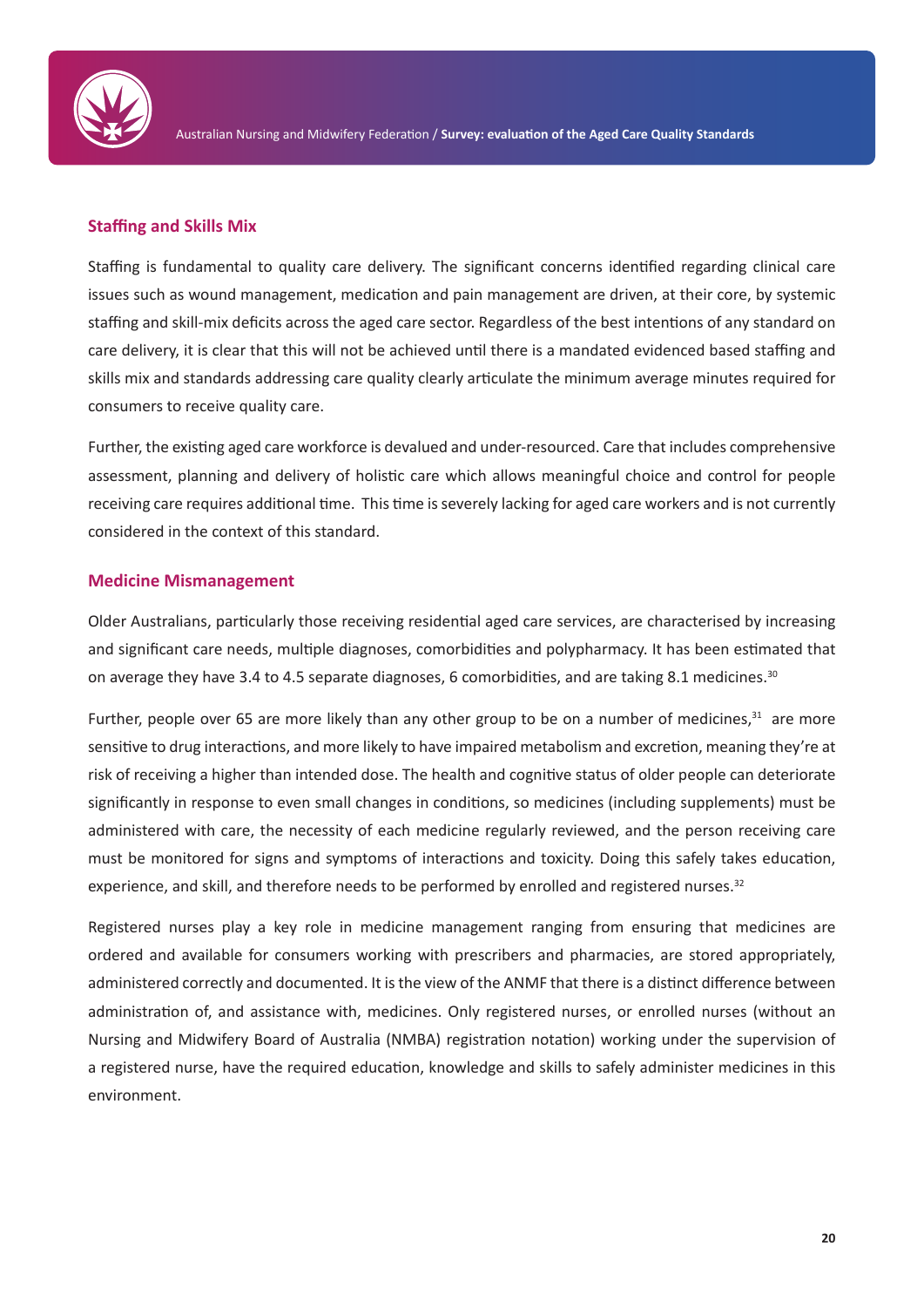

The ANMF notes the disturbing trend in nursing homes of moving medicine administration tasks from registered nurses and enrolled nurses to unregulated care workers. It is the policy of the ANMF that all aspects of medicines management in aged care must be undertaken by registered nurses and enrolled nurses. This is the established expected best practice requirement for medicine management in all other health sectors. The ANMF's policy is outlined in the document Nursing Guidelines for Medication Management in Aged Care (2012)33 jointly developed by the ANMF and the then Royal College of Nursing Australia (now the Australian College of Nursing). This professional standard is also referenced in the Guiding principles for medication management in residential aged care facilities (2012) developed by the Australian Government.34

Further, in 2019 the quality use of medicines and medicine safety was identified as Australia's 10th national priority area. This prompted a review by the Australian Commission for Safety and Quality in Healthcare<sup>35</sup> which commenced in 2020 and the release of a position statement by the Society of Hospital Pharmacists of Australia.<sup>36</sup> Both documents highlight the complexity of medicines management in aged care and the safety risks to people where medicines are poorly managed. Both held an underlying assumption registered nurses would be available to support residents. It is unclear why when there is an identified national strategy to improve medicines management, the evidence and resources developed out of this strategy are not reflected in the current requirements for compliance against care delivery for aged care.

Mismanagement of medicines continues to feature in the top issues of concern brought forward by the Aged Care Quality and Safety Commission<sup>37</sup> annually. ANMF members also regularly identify medicines management as a major concern for them. The current standards perpetuate this situation as they provide no direction for detailed analysis of the quality use of medicines including safe administration. Nor do they provide safe guidelines around the management of medicines for those self-administering their own medicines with assistance of workers.

The ANMF suggests that safe management of medicines be brought to the fore in any revision of the standards to provide clear direction for consumers, employers, workers and regulators. The standard should clearly state registered nurses and enrolled nurses, working under the supervision and delegation of the registered nurse, should administer medicines. The care worker's role in medicines must be limited to assisting older people who have been assessed as able to self-administer their medicines and a clear definition of selfadministration must be provided in the standard. Where assistance with self-administration is determined, the standard should also require this to be clearly recorded in the resident care plan and subject to regular risk-assessment and review. Reference must also be made to ensuring compliance against State and Territory Poisons and Therapeutic Regulations.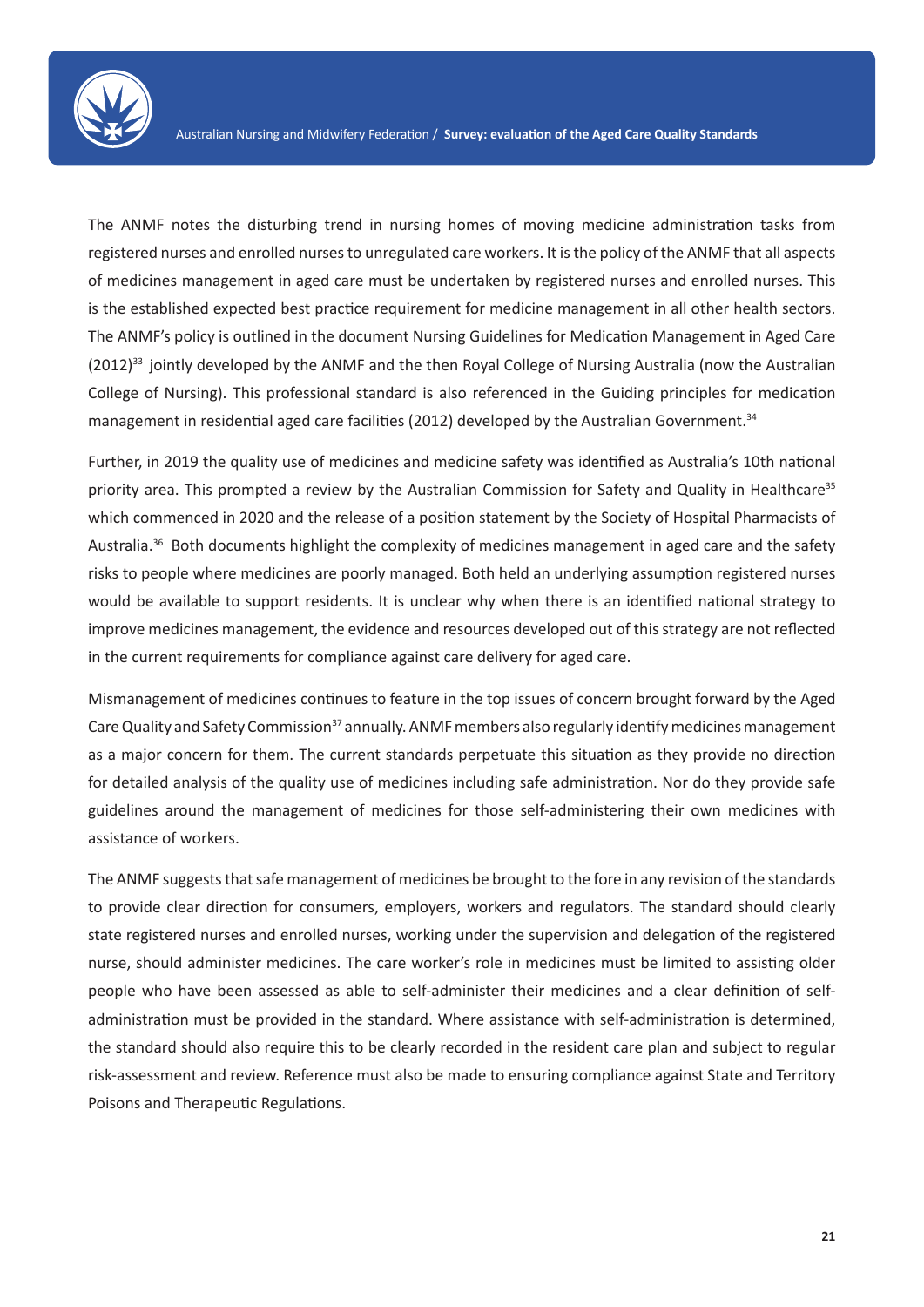

#### **Professional Regulation**

All standards for nursing care, whether provided in residential or community settings, must always meet the accepted professional standards set by the regulatory authority, the NMBA. These professional standards are not negotiable for nurses. Considering these complexities the ANMF maintains the standards must provide clear and concise information that enable nurses to meet their regulatory requirements. The information must be evidence based, require evidence outlining how this standard is met and not be open to interpretation by an approved provider.

An important example of this is the NMBA's Decision Making Framework for Nurses and Midwives<sup>38</sup> which clearly identifies the delegation process for nursing activities to enrolled nurses and unregulated care workers. The current framework identifies a number of considerations that a registered nurse must undertake within a risk management approach. The ANMF contends that the low numbers of registered nurses within the aged care workforce and the untenable supervisory burden this imposes in relation to enrolled and care workers makes it very difficult for registered nurses to meet their professional regulatory responsibilities in these environments. The standards must address these non-negotiable requirements.

#### **Other Identified gaps within the Standard**

Additionally, the ANMF recommends a standard on holistic care delivery must:

- Use measurable/quantifiable terms, for example clarity is required on what is "safe and effective personal, clinical care";
- Identify the clinician who is required to provide care. Registered nurses and enrolled nurses working under the supervision of a registered nurse must be clearly identified within the standard;
- Include care delivery surveillance and data collection. Surveillance and data analysis underpins continuous quality improvement processes and will ultimately improve care delivery;
- Include risk analysis frameworks. It is crucial that high-impact and high prevalence risks are tracked, analysed, managed and reported, to improve transparency and consumer outcomes.
- Include clinical governance systems that support nurses and care workers to deliver quality and comprehensive care;
- Identify available resourcing, including access to the multi-disciplinary team, relevant equipment and time to care.
- Require evidenced-based policies and procedures that translate to care outcomes for the following areas: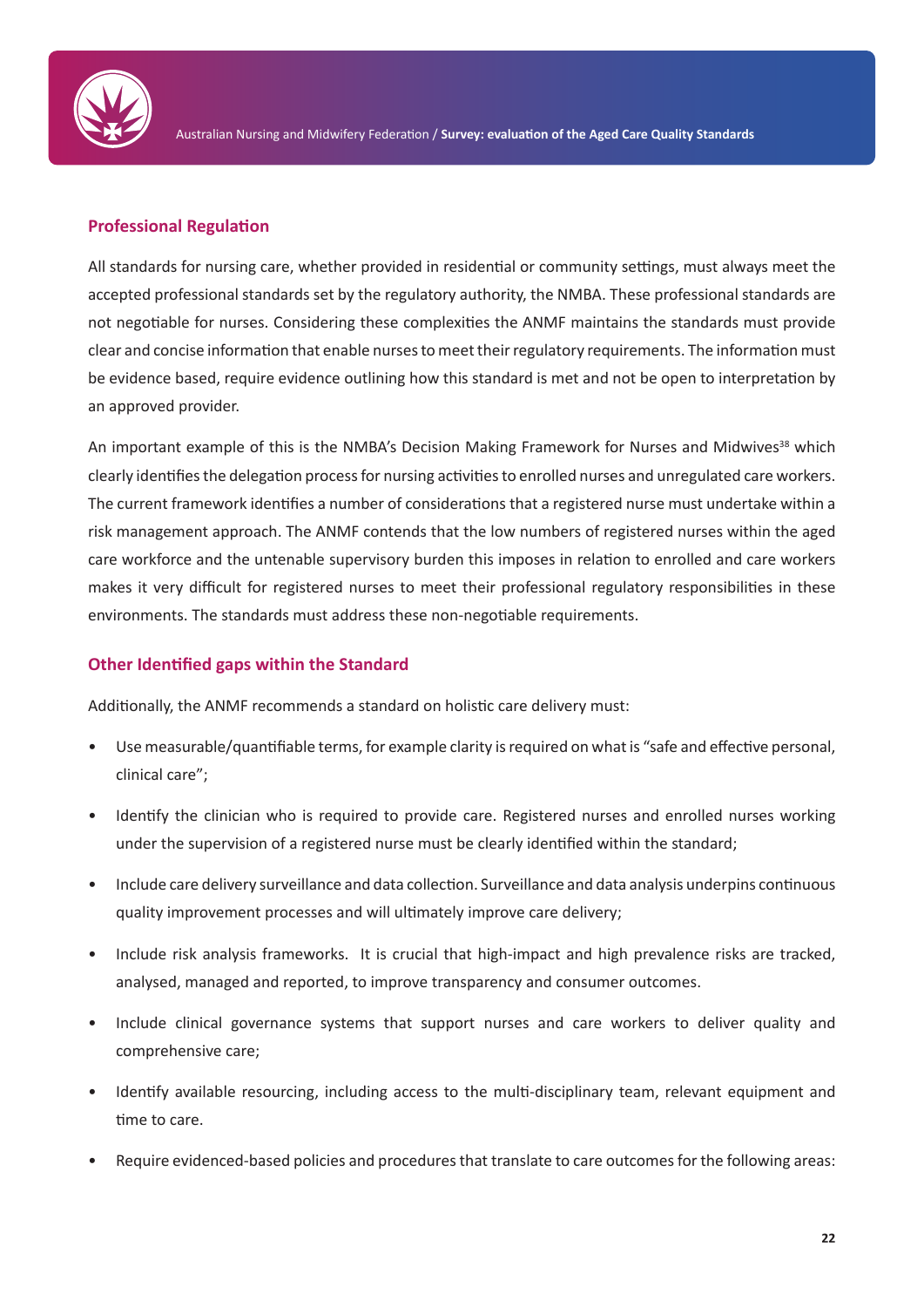

- o Pressure injury prevention;
- o Wound management;
- o Pain management;
- o Nutrition and hydration;
- o Continence care;
- o Falls prevention and best practice mobility care;
- o Infection control;
- o Mental health;
- o Palliative care and end of life care; and
- o Dementia care.

These policies and procedures must include processes to facilitate timely access to additional resources. Including nursing experts such as nurse practitioners, multidisciplinary health practitioners, specific equipment, devices, treatments, and medicines;

- consider not only the consumer's preferences but also the impact of those preferences on the workforce and ensure it is consistent with work, health and safety requirements for nurses and care workers; and
- require providers to demonstrate utilisation of policies and processes that address a comprehensive risk based approach to maintaining work, health and safety within the care setting. This must include a structured recording and reporting incident management framework for workplace violence towards the workforce.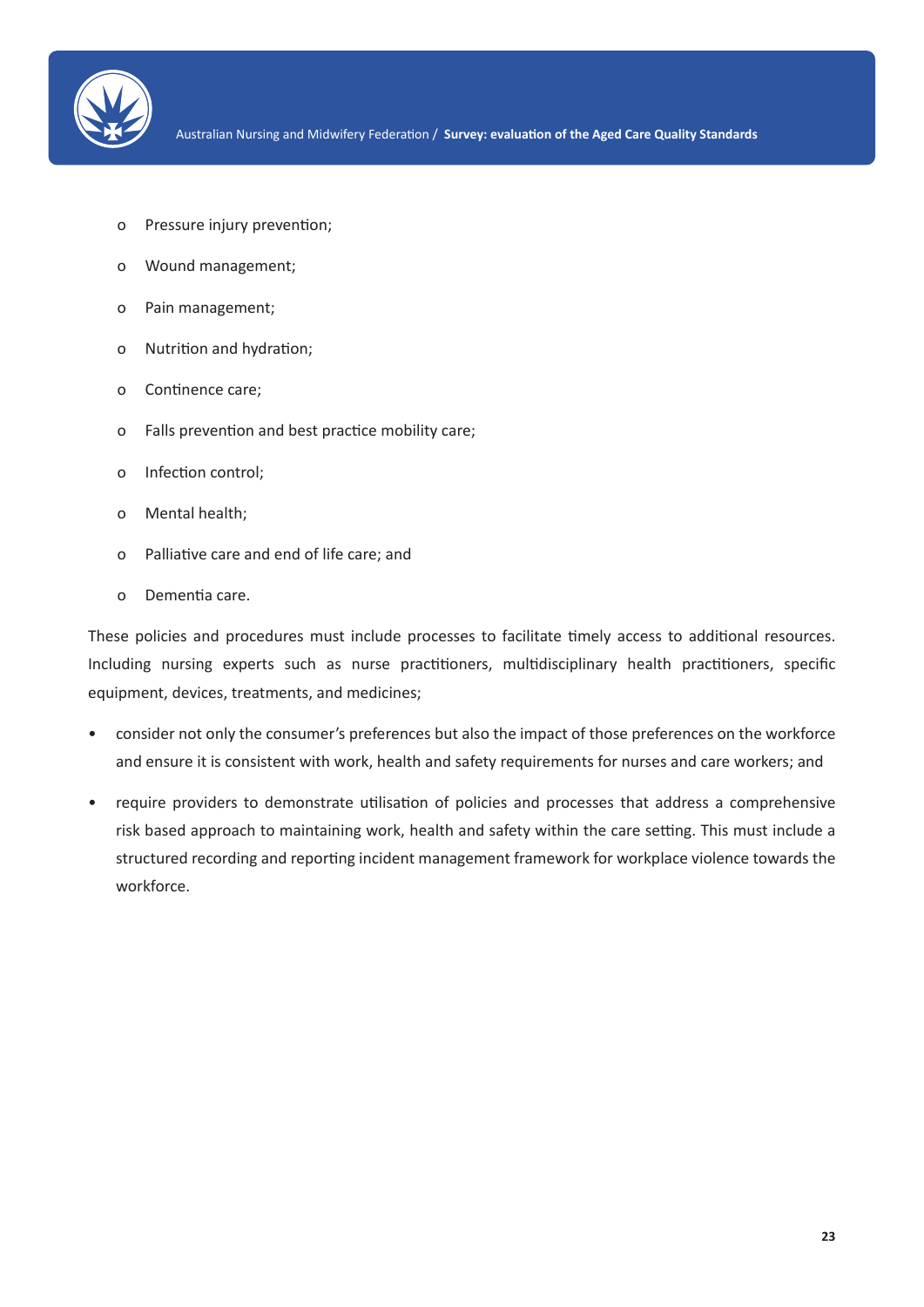

#### **4. Services and supports for daily living**

*Consumer outcome:*

*I* get the services and supports for daily living that are important for my health and well-being and that *enable me to do the things I want to do.*

*Organisation statement:*

*The organisation provides safe and effective services and supports for daily living that optimise the consumer's independence, health, well-being and quality of life.*

*Requirements*

*The organisation demonstrates the following:*

*(a) Each consumer gets safe and effective services and supports for daily living that meet the consumer's needs, goals and preferences and optimise their independence, health, well-being and quality of life.*

*(b) Services and supports for daily living promote each consumer's emotional, spiritual and psychological well-being.*

*(c) Services and supports for daily living assist each consumer to:*

 *i) participate in their community within and outside the organisation's service environment; and*

*ii) have social and personal relationships; and*

*iii) do the things of interest to them.*

*(d) Information about the consumer's condition, needs and preferences is communicated within the organisation, and with others where responsibility for care is shared.*

*(e) Timely and appropriate referrals to individuals, other organisations and providers of other care and services.*

*(f) Where meals are provided, they are varied and of suitable quality and quantity.*

*(g) Where equipment is provided, it is safe, suitable, clean and well maintained.*

**The Services and Supports for Daily Living Standard covers the areas I am most concerned about for consumers' services and supports for daily living.**

Strongly disagree

**The Services and Supports for Daily Living Standard has led to consumers being more likely to receive services and supports for daily living that are right for them.**

Strongly disagree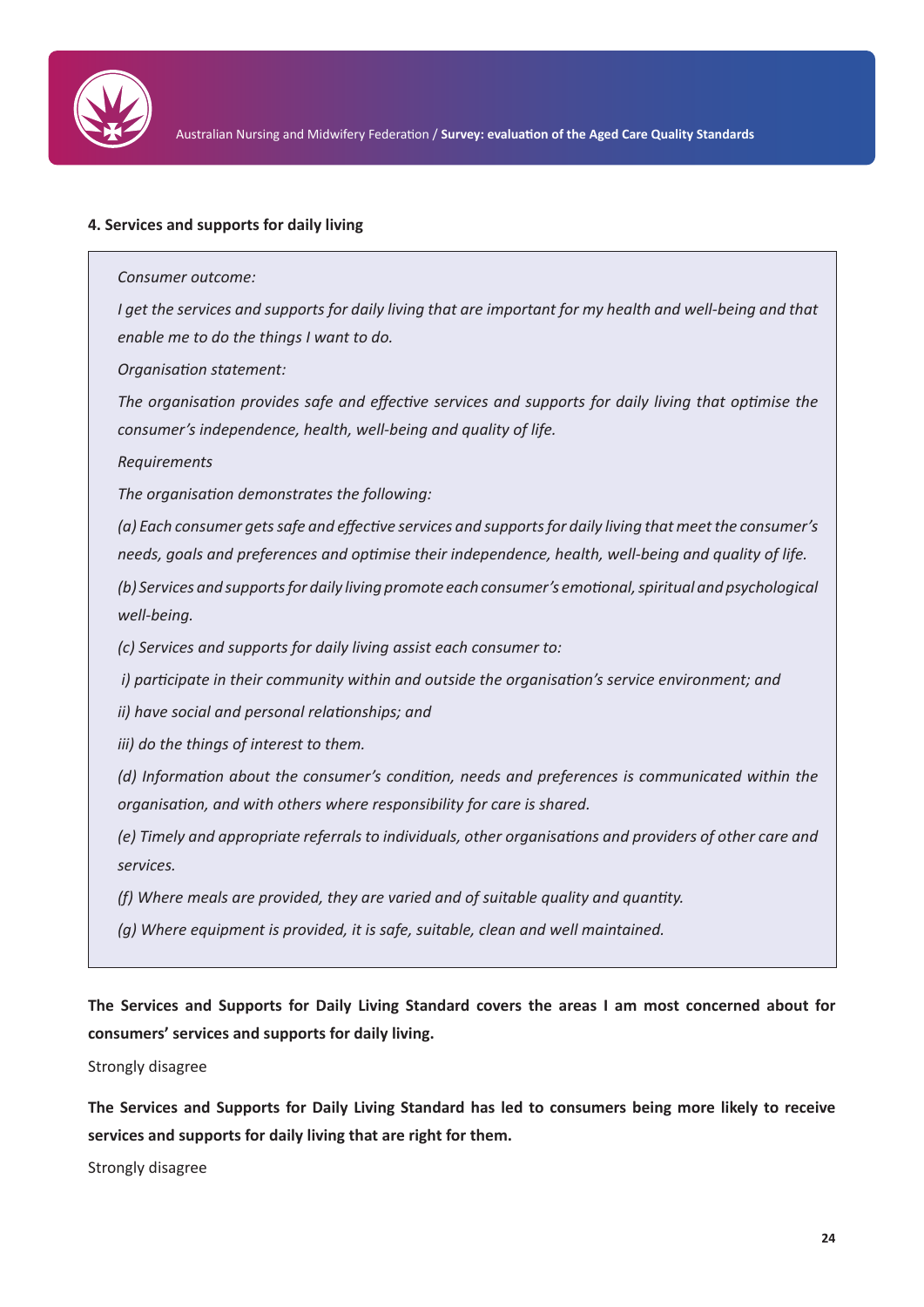

#### **Please provide any additional comments on the Services and Supports for Daily Living Standard below.**

Note: The ANMF does not support this review but rather, as recommended by the Royal Commission, supports a review of the standards by the Australian Commission on Safety and Quality in Health Care, which incorporates and is consistent with the ANMF principles outlined above.

Services and supports for daily living can only be achieved when there is an evidenced based staffing and skills mix that meets the assessed needs of a consumer. Regardless of the intent of this standard the sector currently lacks the capacity to meet this given current workloads and skills deficits in the direct care workforce cohort.

As stated above, low staffing levels and skills mix lead to unacceptable care, poor outcomes, and experiences of neglect and loneliness for residents.<sup>39,40,41,42,43</sup> For relatives and loved ones, lack of staff and low skills mix means feeling anxious and scared that their beloved family members are at risk and often,<sup>44</sup> having to search for staff or undertake care tasks themselves. For those who work in nursing homes with not enough of the right kinds of staff, morale is low and the risks to their own health and safety high. Low staffing levels and skills mix is also linked to poor care quality and poor staff attraction and retention due to intolerable, unsafe working conditions.<sup>45,46</sup>

Evidence upholds and common-sense dictates that to provide safe, quality care that supports daily living, approved providers must have at least the right number of the right kinds of staff to do the work. The Royal Commission agrees and recommendation 86 included a clear directive to legislate minimum staffing levels and skills mix in nursing homes by 1 July 2022 and to raise the minimum standard by 1 July 2024. The recommendation also included the requirement to move from legislated 16-hour per day registered nurse presence from 1 July 2022 toward 24-hour registered nurse presence by 1 July 2024.

The ANMF maintains that this recommendation does not go far enough. Mandating a minimum standard for staffing levels and skills mix that enables best practice care would mean that all people receiving care would be able to receive safe, effective, dignified care that meets their unique needs and preferences. Having the right number of staff would mean that tasks are not rushed and care would not be missed. Staff would be able to take the time they need to provide respectful, person-centred care and to create and sustain meaningful personal relationships with residents and family members.

In addition, the ANMF outlines that the intent of this standard is about maximising the health potential of consumers. Aspects of the role of the registered nurse in preventative health care including health promotion, health education and improving consumer health literacy are strong elements of nursing practice. Chronic understaffing and poor skills mix have perpetuated a situation where registered nurses must prioritise critical elements of care delivery meaning that elements regarding preventative health care and social connection are often unachievable. The staffing and skills mix of nurses and care workers, if properly resourced and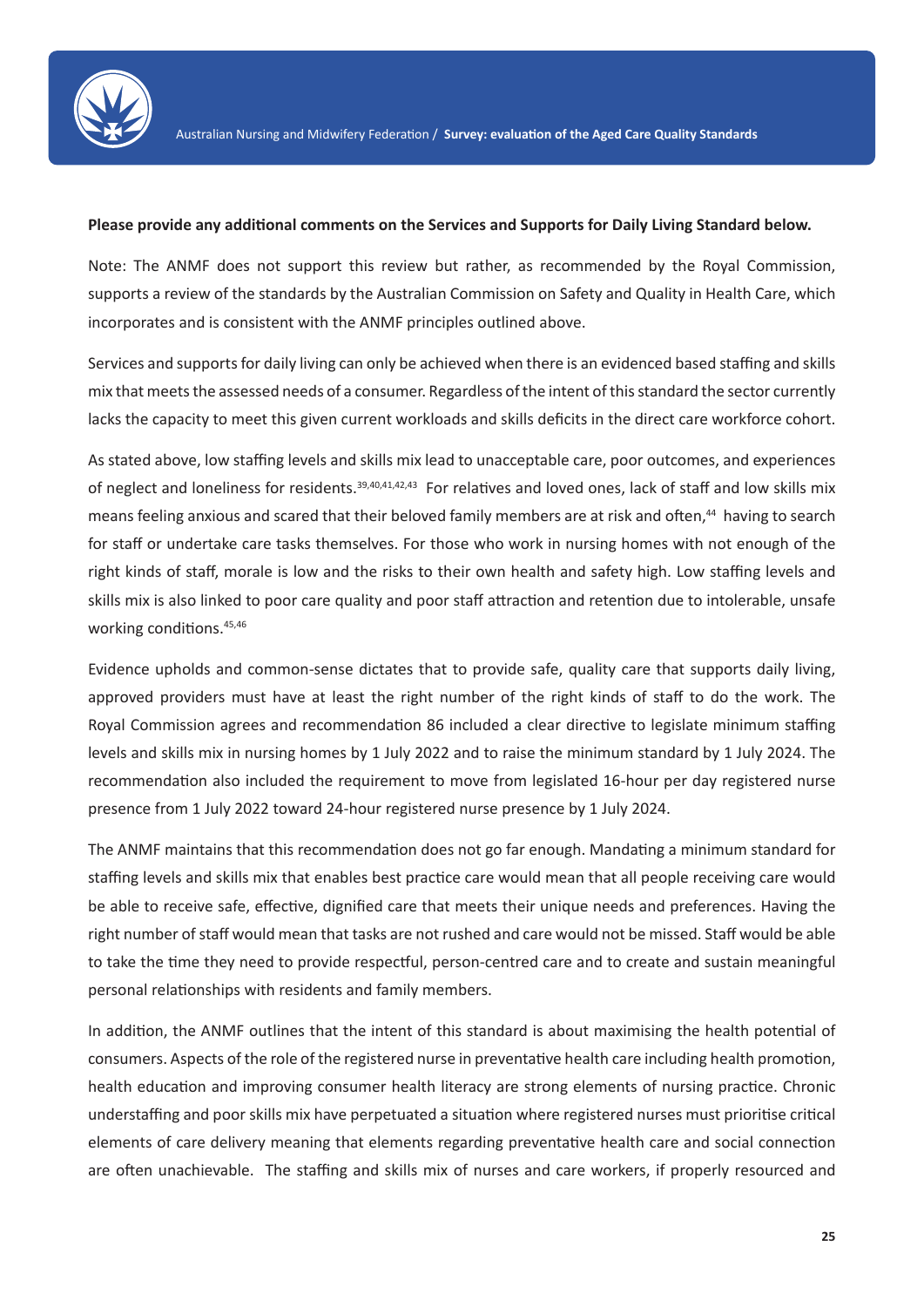

available to consumers, are a key quality indicator in relation to the ability of aged care providers to meet this standard. The test of this standard is how staff can demonstrate they are meeting the needs of people receiving care in this area.

This standard must therefore acknowledge the relationship between skills mix and staffing numbers and care outcomes in determining compliance. It must stipulate that all Australian nursing homes ensure residents receive an average of 4.3 hours (258 minutes) of care per day where 77 minutes is care from registered nurses, 52 minutes from enrolled nurses, and 129 minutes from personal care workers. Registered nurses must also be present twenty-four hours per day in all nursing homes. Without these measurable requirements that directly underpin the quality of services and supports for daily living articulated in the standard, the safety and quality of aged care services will continue to be compromised.

#### **5. Organisation's Service Environment**

| Consumer outcome:                                                                                                                                             |
|---------------------------------------------------------------------------------------------------------------------------------------------------------------|
| I feel I belong and I am safe and comfortable in the organisation's service environment                                                                       |
| Organisation statement:                                                                                                                                       |
| The organisation provides a safe and comfortable service environment that promotes the consumer's<br>independence, function and enjoyment.                    |
| Requirements                                                                                                                                                  |
| The organisation demonstrates the following:                                                                                                                  |
| (a) The service environment is welcoming and easy to understand, and optimises each consumer's<br>sense of belonging, independence, interaction and function. |
| (b) The service environment:                                                                                                                                  |
| i) is safe, clean, well maintained and comfortable; and                                                                                                       |
| ii) enables consumers to move freely, both indoors and outdoors.                                                                                              |
| (c) Furniture, fittings and equipment are safe, clean, well maintained and suitable for the consumer.                                                         |

**The Organisation's Service Environment Standard covers the areas I am most concerned about for an organisation's service environment.**

Disagree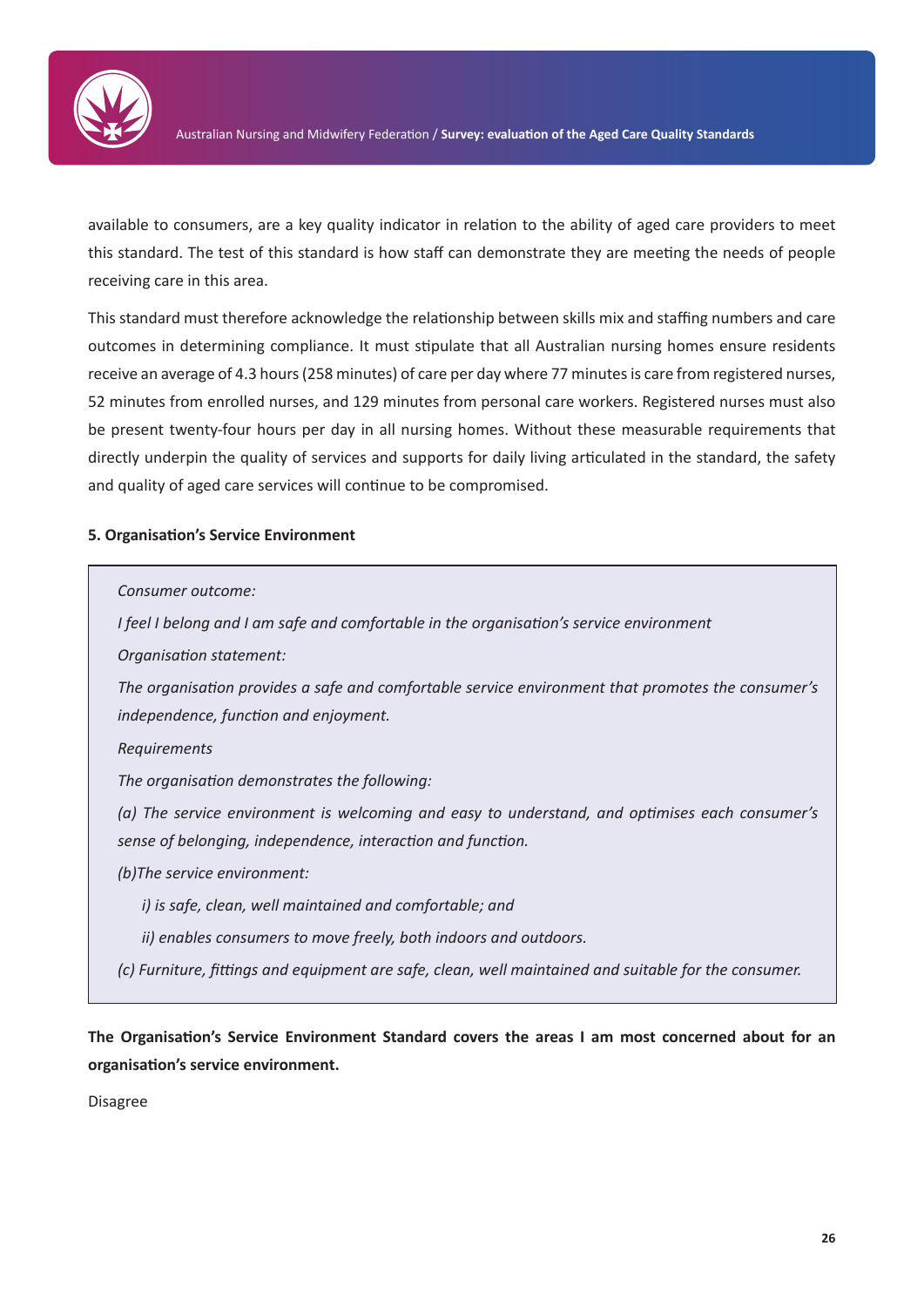

**The Organisation's Service Environment Standard has led to consumers feeling safer and more comfortable in the service environment.**

Disagree

#### **Please provide any additional comments on the Organisation's Service Environment Standard below.**

Note: The ANMF does not support this review but rather, as recommended by the Royal Commission, supports a review of the standards by the Australian Commission on Safety and Quality in Health Care, which incorporates and is consistent with the ANMF principles outlined above.

Feeling safe is a key element to someone feeling comfortable and that they belong. The Royal Commission uncovered many examples of people receiving care who did not feel safe, comfortable and included.<sup>47</sup> This was also identified for people from diverse groups including Aboriginal and Torres Strait Islander peoples and gender and sexually diverse (LGBTQI+) people.<sup>48</sup> There could be a number of reasons why people don't feel safe, however if there are not enough staff with the right skills to provide the care an individual wants and needs then a feeling of safety will not be achieved.

Further, this standard outlines required compliance regarding the design and layout of the environment that encourages a sense of belonging. The current regulation system lacks the ability to triangulate this standard to other standards and fails to appropriately require and utilise information gained from external sources. This results in a weakened regulatory system and corresponding inability to drive quality. For example, evidence on the Aged Care Quality and Safety Commission website suggests a facility in New South Wales has not had a site visit since 2018. A decision was made due to COVID-19 to defer an audit until 2022. However, this particular nursing home has been subject to purchase by another provider in 2020 with major building works being completed on-site. The standards do not refer to any resultant potential impact on consumers that such changes incur, which demonstrates a lack of regard for actual consumer experience and over-reliance on reactive systems for example, waiting for a complaint. Changes such as new ownership, or major building works must trigger a site audit and the standards should direct quality assessors to ask questions around the impact of the changes and the level of involvement/choice in decision-making regarding these changes.

The standard should also clearly identify the requirement for aged care providers to meet legislative Work, Health and Safety expectations in regards to providing safe equipment, fixtures and training for the workforce.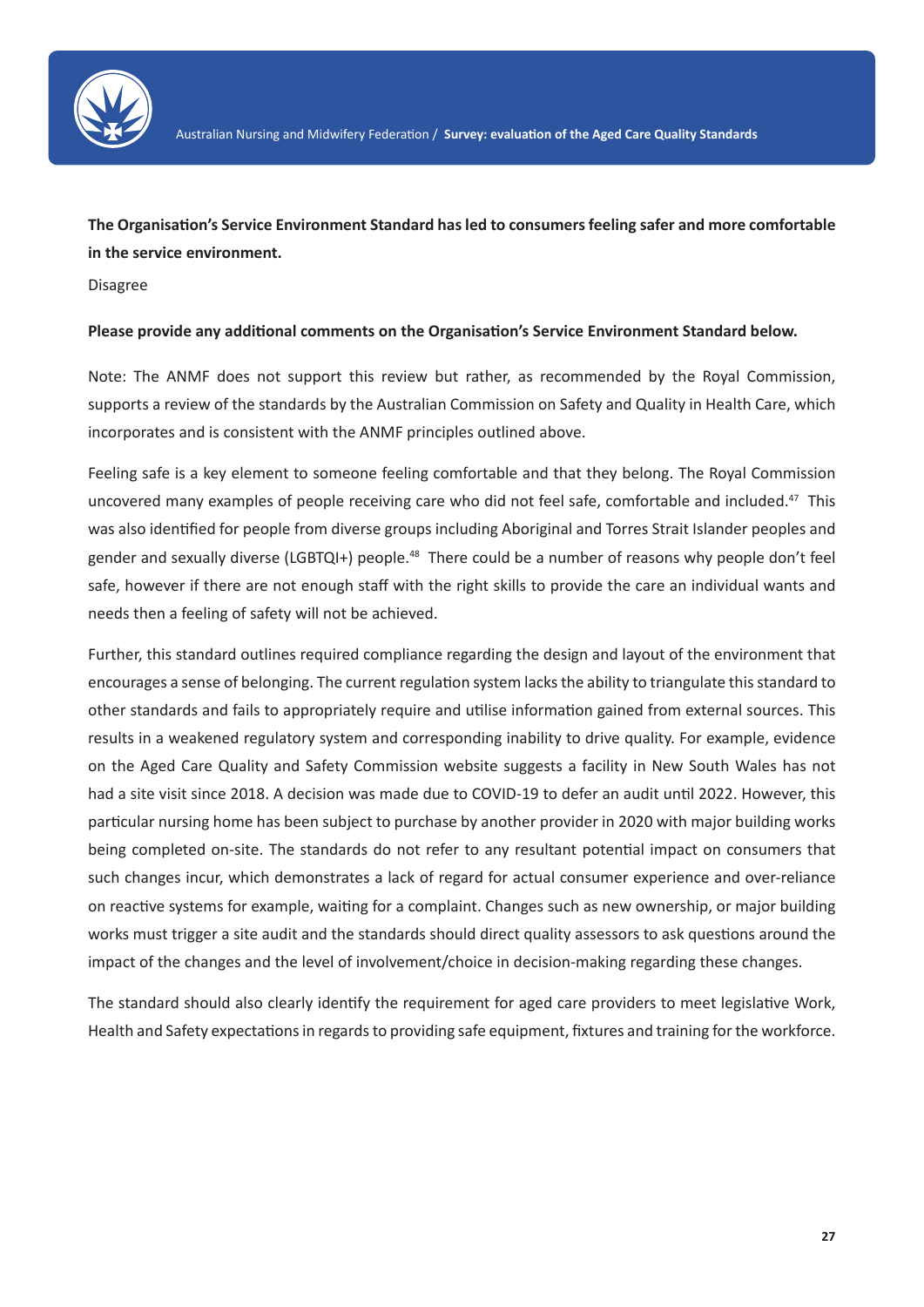

#### **6. Feedback and complaints**

*Consumer outcome:*

*I feel safe and am encouraged and supported to give feedback and make complaints. I am engaged in processes to address my feedback and complaints, and appropriate action is taken.*

*Organisation statement:*

*The organisation regularly seeks input and feedback from consumers, carers, the workforce and others and uses the input and feedback to inform continuous improvements for individual consumers and the whole organisation*

*Requirements*

*The organisation demonstrates the following:*

*(a) Consumers, their family, friends, carers and others are encouraged and supported to provide feedback and make complaints.*

*(b) Consumers are made aware of and have access to advocates, language services and other methods for raising and resolving complaints.*

*(c) Appropriate action is taken in response to complaints and an open disclosure process is used when things go wrong.*

*(d) Feedback and complaints are reviewed and used to improve the quality of care and services.*

**The Feedback and Complaints Standard covers the areas I am most concerned about for feedback and complaints.**

Disagree

**The Feedback and Complaints Standard has led to consumers being more encouraged to give feedback on their care and services.**

Agree

**The Feedback and Complaints Standard has led to consumers being more encouraged and supported to make a complaint.**

Disagree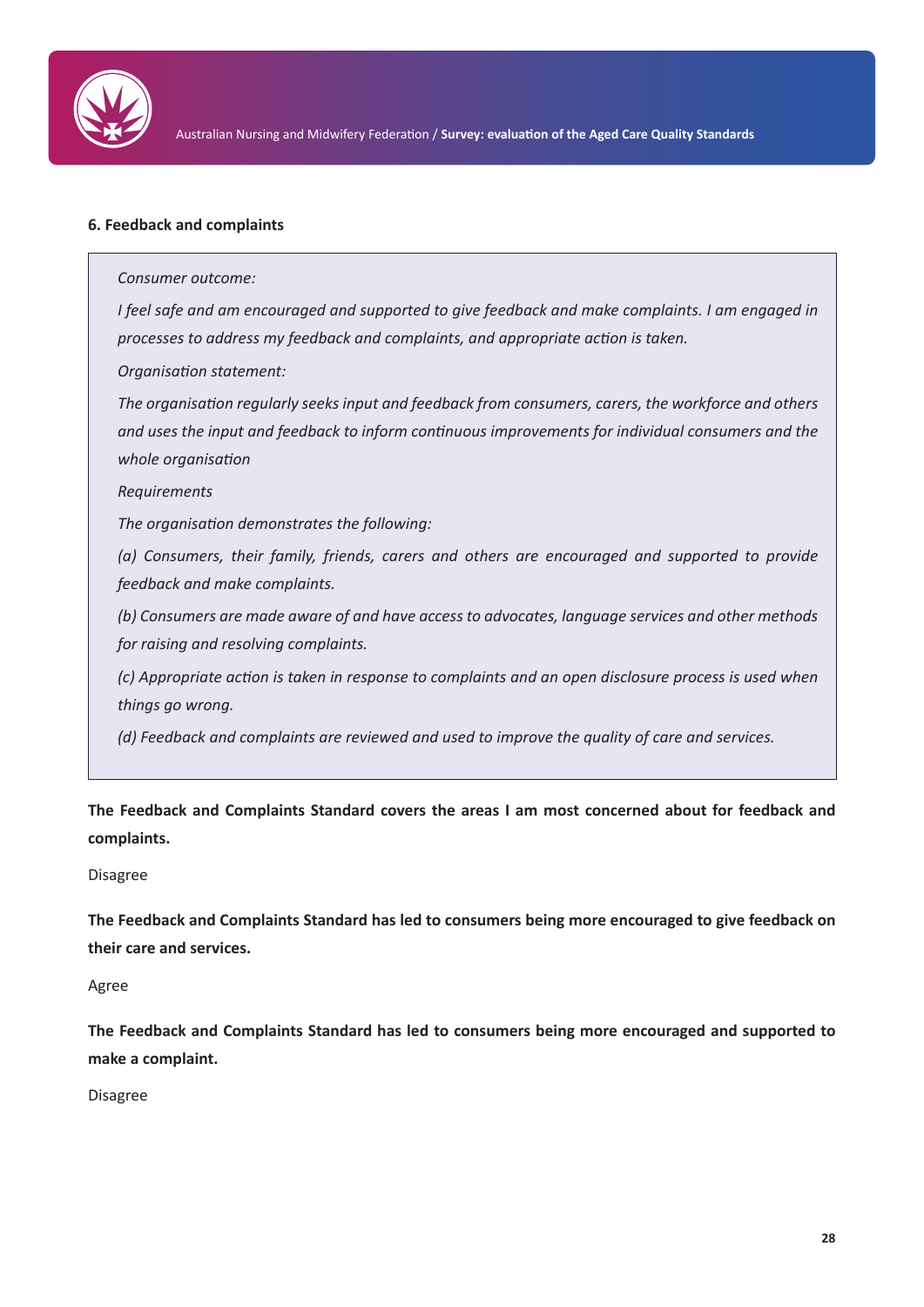

#### **Please provide any additional comments on the Feedback and Complaints Standard below.**

Note: The ANMF does not support this review but rather, as recommended by the Royal Commission, supports a review of the standards by the Australian Commission on Safety and Quality in Health Care, which incorporates and is consistent with the ANMF principles outlined above.

The standards must outline how any assessment and monitoring of complaints, at both a provider and Commission level, must consider the context in which an incident has occurred. Systemic matters such as workload, the skills and qualifications of the workforce and access to equipment must be considered. The Commission must also have a system in place that not only elicits information on incidents from all staff members, but focusses on actions, outcomes and open disclosure, to effectively deliver a safety agenda of continuous improvement rather than blame for the aged care sector.

Regular training and a culture of open disclosure has been embedded within the public health sector for some time. Within aged care there is a widespread culture of fear that providing feedback or complaints could lead to reprisal from the organisation, for example, staff being performance managed out of the organisation or having their hours of work reduced. The principles of open disclosure need to contain extensive detail including using the Australian Open Disclosure Framework.<sup>49</sup>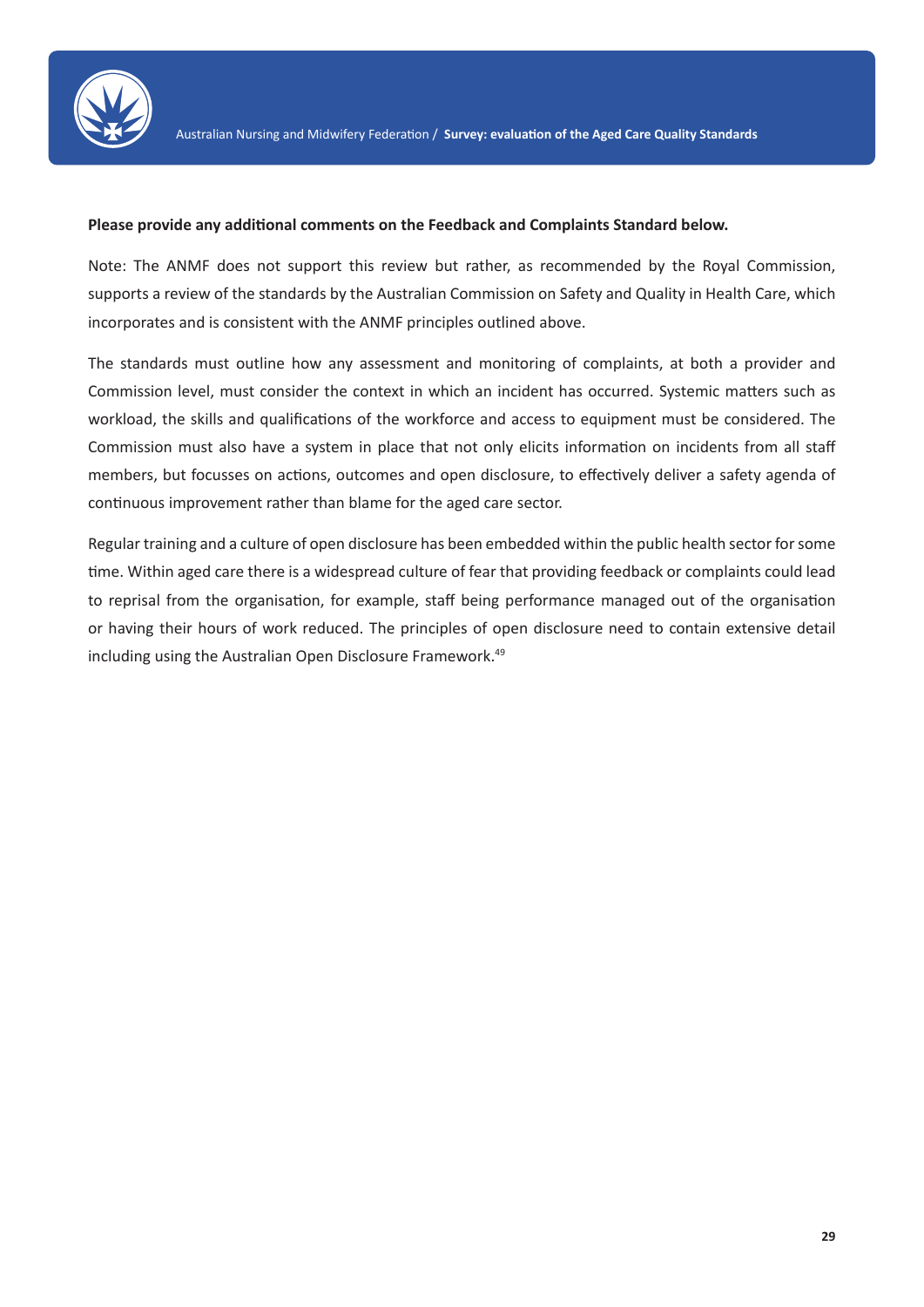

#### **7. Human Resources**

*I get quality care and services when I need them from people who are knowledgeable, capable and caring.*

*Organisation statement:*

*Consumer outcome:*

*The organisation has a workforce that is sufficient, and is skilled and qualified to provide safe, respectful and quality care and services.*

*Requirements*

*The organisation demonstrates the following:*

*(a) The workforce is planned to enable, and the number and mix of members of the workforce deployed enables, the delivery and management of safe and quality care and services.*

*(b) Workforce interactions with consumers are kind, caring and respectful of each consumer's identity, culture and diversity.*

*(c) The workforce is competent and members of the workforce have the qualifications and knowledge to effectively perform their roles.*

*(d) The workforce is recruited, trained, equipped and supported to deliver the outcomes required by these standards.*

*(e) Regular assessment, monitoring and review of the performance of each member of the workforce.*

**The Human Resources Standard covers the areas I am most concerned about in relation to the capability and capacity of staff.**

Strongly disagree

**The Human Resources Standard has led to consumers being more likely to receive quality care and service from people who are knowledgeable, capable and caring.**

Strongly disagree

#### **Please provide any additional comments on the Human Resources Standard below.**

Note: The ANMF does not support this review but rather, as recommended by the Royal Commission, supports a review of the standards by the Australian Commission on Safety and Quality in Health Care, which incorporates and is consistent with the ANMF principles outlined above.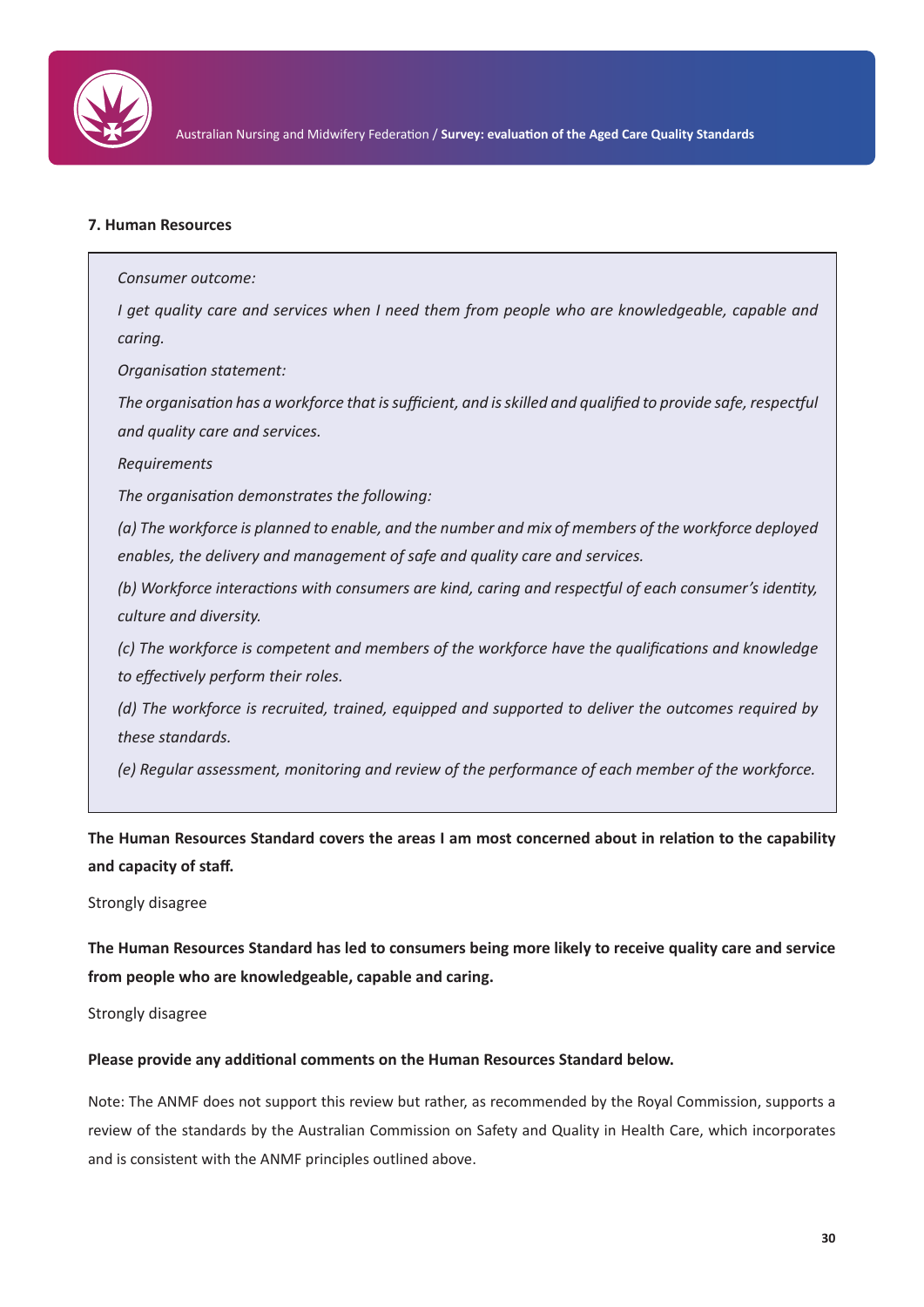

The ANMF has made extensive comments regarding staffing above. This commentary will be repeated below to ensure it is clearly captured within this standard.

There are widespread systemic workforce issues within the aged care sector including a lack of staffing numbers and/or an inadequate skills mix of available staff.

Low staffing levels and skills mix leads to unacceptable care, poor outcomes, and experiences of neglect and loneliness for residents.<sup>50,51,52,53,54,55</sup> For relatives and loved ones, lack of staff and low skills mix means feeling anxious and scared that their beloved family members are at risk and often,<sup>56</sup> having to search for staff or undertake care tasks themselves. For those who work in nursing homes with not enough of the right kinds of staff, morale is low and the risks to their own health and safety high. Low staffing levels and skills mix is also linked to poor care quality and poor staff attraction and retention due to intolerable, unsafe working conditions.<sup>57,58</sup> Lack of the right number of the right kinds of staff also means that residents are too often unnecessarily transferred to hospital for care they could have received onsite.<sup>59</sup> Further, clinical handovers with general practitioners, specialists, and paramedics is negatively impacted when registered nurse numbers are too low.

Evidence upholds and common-sense dictates that to provide safe, quality care, approved providers must have at least the right number of the right kinds of staff to do the work. The Royal Commission agrees and recommendation 86 included a clear directive to legislate minimum staffing levels and skills mix in nursing homes by 1 July 2022 and to raise the minimum standard by 1 July 2024. The Recommendation also included the requirement to move from legislated 16-hour per day registered nurse presence from 1 July 2022 toward 24-hour registered nurse presence by 1 July 2024.

In the Commonwealth Government's response to Recommendation  $86,60$  there is a commitment to legislate minimum staffing levels and skills mix in a new Aged Care Act, but only to the Royal Commission's first minimum standard and not until 1 October 2023 and with no commitment to raising it in the future. The Government has also committed to legislating the presence of a registered nurse for 16-hour per day from 1 October 2023, but has not committed to improving this to 24-hour presence in the future.

The ANMF maintains that neither the Royal Commission's recommendation, nor the Government's commitment go far enough. Both represent staffing levels and skills mixes that are too low to ensure that elders receive safe, quality, dignified best-practice care and are deferred for too long to deliver benefit to many of Australia's current nursing home residents who spend an average of 2 years and six months in residential aged care.<sup>61</sup>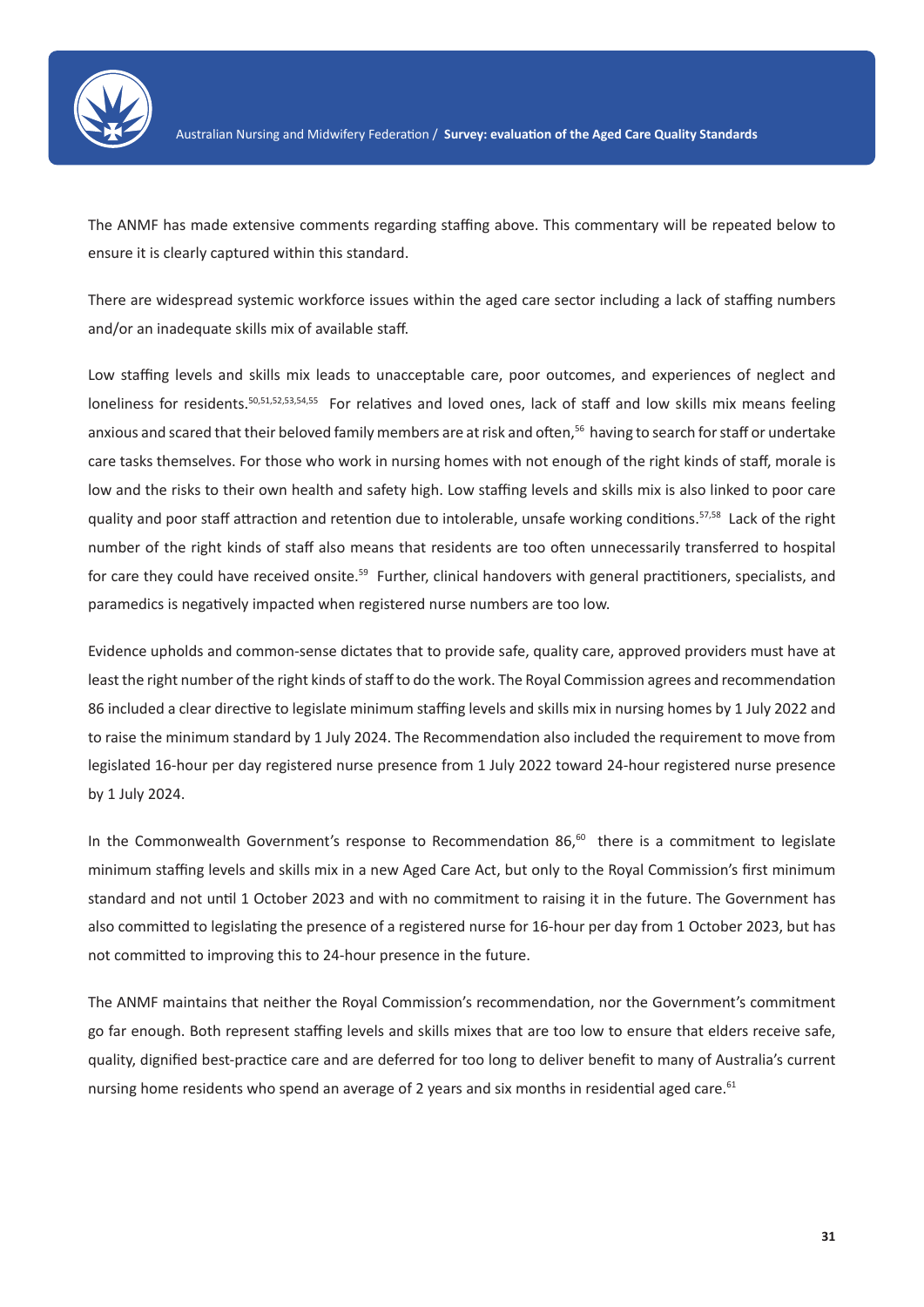

Mandating a minimum standard for staffing levels and skills mix that enables best practice care would mean that all residents would be able to receive safe, effective, dignified care that meets their unique needs and preferences. Having the right number of staff would mean that tasks are not rushed and care would not be missed. Staff would be able to take the time they need to provide respectful, person-centred care and to create and sustain meaningful personal relationships with residents and family members. Staff could effectively support and supervise one another and provide multidisciplinary care and handovers in collaboration with general practitioners and other specialists. Mandatory safe staffing levels and skills mix would also help nursing homes to offer high quality clinical placements for nursing students and trainees which would lead to improved attraction and retention of staff in the sector.

The ANMF takes an aspirational position regarding the provision of safe, dignified, effective care for Australian nursing home residents. One that would see residents receive best practice care, not care that is simply 'adequate'. Best practice care could be provided to all residents if nursing homes were required to ensure that every resident could receive on average 4.3 hours (258 minutes) of care per day including 77 minutes from registered nurses, 52 minutes from enrolled nurses, and 129 minutes from personal care workers.<sup>62</sup> To provide this level of care, evidence has shown that a nursing home should ensure a skills mix of 30 percent registered nurses, 20 percent enrolled nurses, and 50 percent personal care workers.

Further, registered nurses are integral to the provision of high quality care and better outcomes for residents.<sup>63</sup> Many nursing homes do not have a registered nurse onsite on every shift (morning, afternoon, and night) to provide care to residents, supervise other staff, and coordinate handover with visiting health professionals or specialists including general practitioners and paramedics. Even when one registered nurse is present, this may not be enough to provide safe, best practice care to larger numbers of residents or residents with higher care needs such as those who are very sick, have severe dementia, or who require palliative end of life care. In many cases, one registered nurse will not be enough to do this alone, so the number of registered nurses onsite every shift should be dictated by the residents' level of need.

Considering this, it then follows that any standard outlining the expectations for staffing for aged care must remove the term 'sufficient'. This term is vague, unclear and does not provide a clear evidenced based expectation for providers, consumers and the workforce. The ANMF recommends that the standard explicitly state the following for nursing homes: that there must be a minimum standard of direct care staffing onsite with a mandated skills mix ratio of 30 percent registered nurses, 20 percent enrolled nurses, and 50 percent personal care workers. Further, registered nurses must be present twenty-four hours per day in all nursing homes.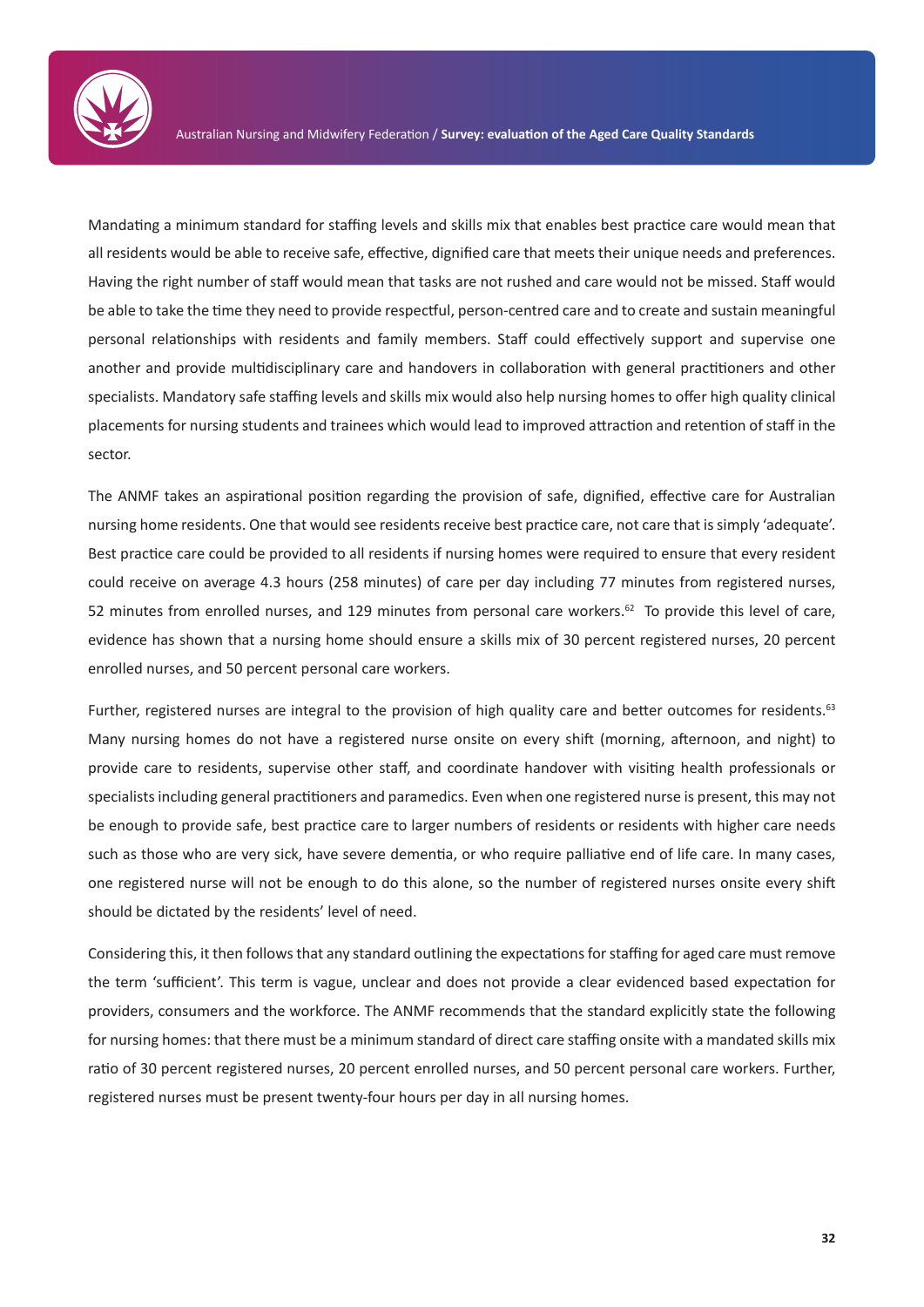

#### **8. Organisational Governance**

*Consumer outcome:*

*I am confident the organisation is well run. I can partner in improving the delivery of care and services.*

*Organisation statement:*

*The organisation's governing body is accountable for the delivery of safe and quality care and services. Requirements*

*The organisation demonstrates the following:*

*(a) Consumers are engaged in the development, delivery and evaluation of care and services and are supported in that engagement.*

*(b) The organisation's governing body promotes a culture of safe, inclusive and quality care and services and is accountable for their delivery.*

*(c) Effective organisation wide governance systems relating to the following:*

*i) information management*

*ii) continuous improvement*

*iii) financial governance*

*iv) workforce governance, including the assignment of clear responsibilities and accountabilities*

*v) regulatory compliance*

*vi) feedback and complaints.*

*(d) Effective risk management systems and practices, including but not limited to the following:*

*i) managing high-impact or high-prevalence risks associated with the care of consumers*

*ii) identifying and responding to abuse and neglect of consumers*

*iii) supporting consumers to live the best life they can*

*iv) managing and preventing incidents, including the use of an incident management system.*

*(e) Where clinical care is provided — a clinical governance framework, including but not limited*

*to the following:*

- *i) antimicrobial stewardship*
- *ii) minimising the use of restraint*
- *iii) open disclosure.*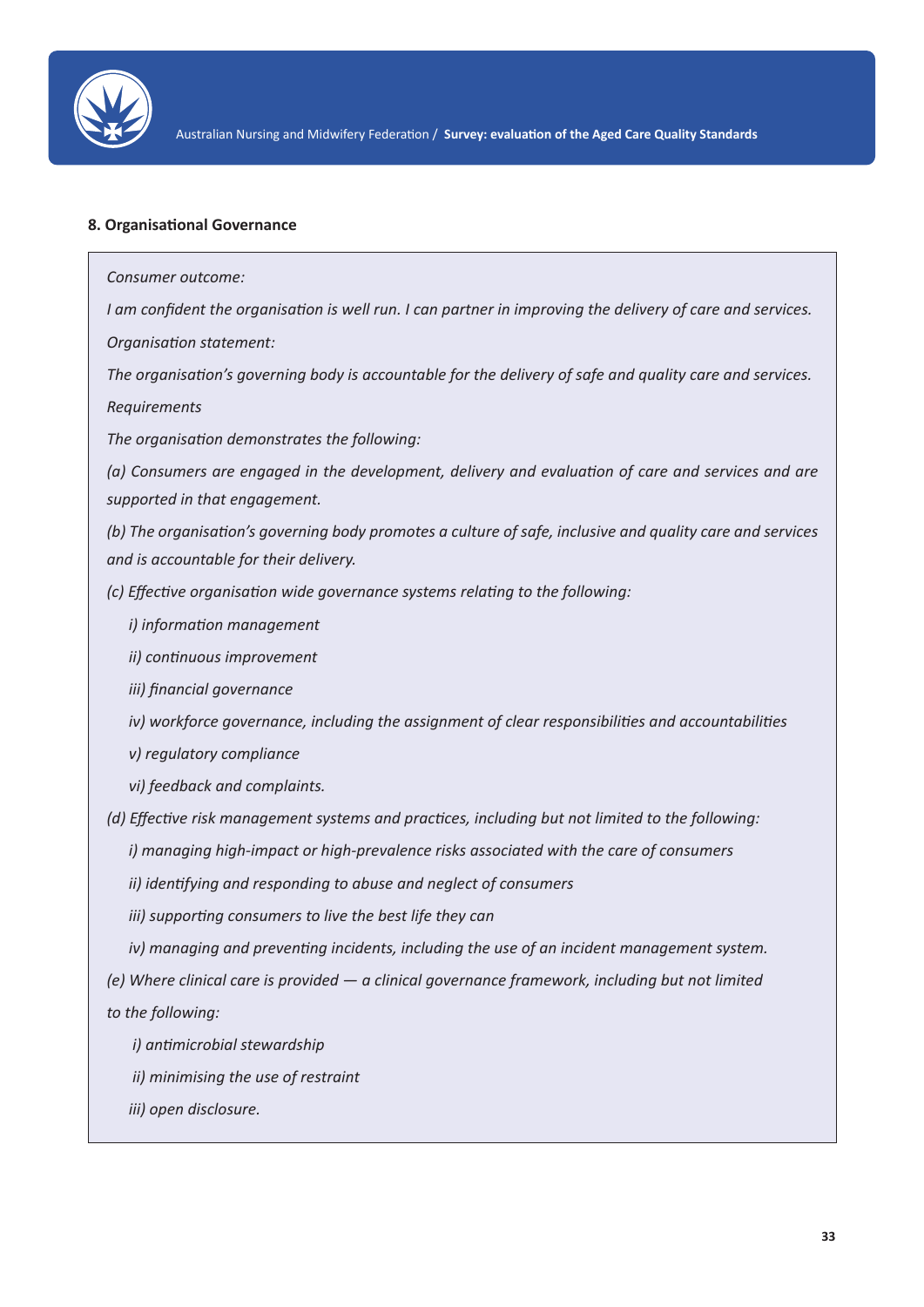

**The Organisational Governance Standard covers the areas I am most concerned about in relation to an organisation's governance and the way it is run.**

#### Strongly disagree

**The Organisational Governance Standard has led to consumers being more likely to feel confident that an organisation is well run.**

#### Strongly disagree

#### **Please provide any additional comments on the Organisational Governance Standard below.**

Note: The ANMF does not support this review but rather, as recommended by the Royal Commission, supports a review of the standards by the Australian Commission on Safety and Quality in Health Care, which incorporates and is consistent with the ANMF principles outlined above.

Effective clinical governance arrangements comprise several necessary core elements: leadership and culture, organisational systems, monitoring and reporting, effective workforce, and communication and relationships.<sup>64</sup> Aged care providers must ensure that at every level, leaders are responsible for ensuring that the pursuit of safe, high-quality clinical care is continuous and ingrained into the overall culture and philosophy of the organisation. This also means ensuring that there is sufficient representation of people with relevant expertise and experience in clinical care and services to effectively integrate both clinical and corporate governance.

One of the ANMF's key priorities for reform in aged care along with ensuring a legislated staffing and skills mix is sector wide evidence based clinical governance. The absence of sufficient clinical governance in aged care is not new or isolated. Insufficient clinical governance, leadership, and expertise leads to higher numbers of distressing and avoidable hospital transfers and poorer health outcomes.

The Royal Commission reinforce the ongoing issues in the following statements about their findings regarding governance:

*Provider governance and management directly impact on all aspects of aged care. Deficiencies in the governance and leadership of some approved providers have resulted in shortfalls in the quality and safety of care. Some boards and governing bodies lack professional knowledge about the delivery of aged care, including clinical expertise. There is a risk that they may focus on financial risks and performance, without a commensurate focus on the quality and safety of care. There is sometimes a lack of accountability, particularly when things go wrong. Poor workplace culture has also contributed to poor care. The values and behaviour of people in senior positions have a significant impact on workplace culture and the quality of care that is delivered. When these values and behaviours are poor, so may be the care that people receive.65*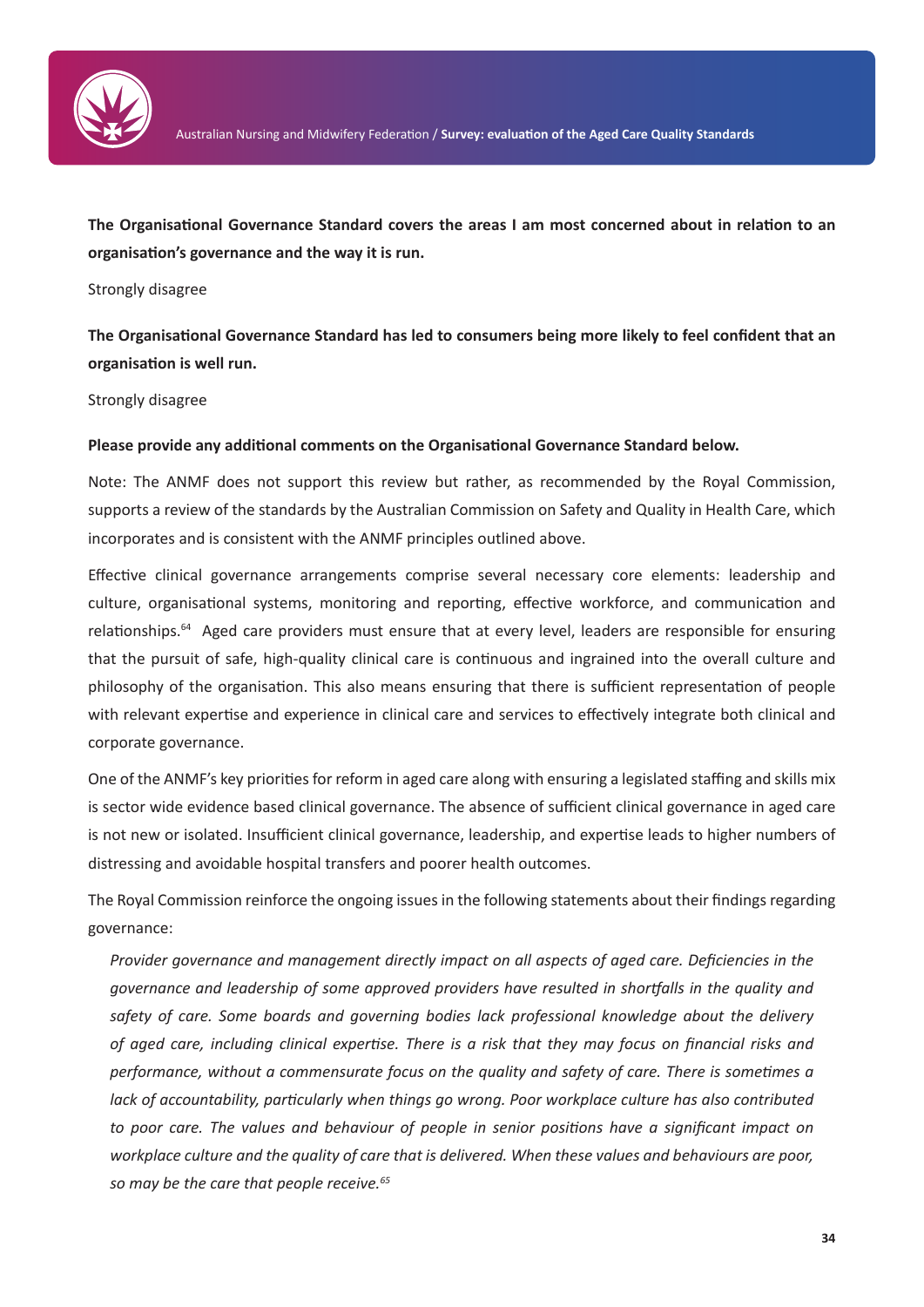

The ANMF supports the Royal Commission's recommendation 90: New governance, however suggests that clinical governance is used instead of the term care governance. The recommendation includes the following:

*Any governance standard for aged care providers developed by the Australian Commission on Safety and Quality in Health and Aged Care should require every approved provider to:* 

- *a. have members of the governing body who possess between them the mix of skills, experience and knowledge of governance responsibilities, including care governance, required to provide governance over the structures, systems and processes for ensuring the safety and high quality of the care delivered by the provider*
- *b. have a care governance committee, chaired by a non-executive member with appropriate experience in care provision, to monitor and ensure accountability for the quality of care provided, including clinical care, personal care and services, and supports for daily living*
- *c. allocate resources and implement mechanisms to support regular feedback from, and engagement with, people receiving aged care, their representatives, and staff to obtain their views on the quality and safety of the services that are delivered and the way in which they are delivered or could be improved*
- *d. have a system for receiving and dealing with complaints, including regular reports to the governing body about complaints, and containing, among other things, an analysis of the patterns of, and underlying reasons for, complaints*
- *e. have effective risk management practices covering care risks as well as financial and other enterprise risks, and give particular consideration to ensuring continuity of care in the event of default by contractors or subcontractors*
- *f. have a nominated member of the governing body:*

*i. attest annually on behalf of the members of the governing body that they have satisfied themselves that the provider has in place the structures, systems and processes to deliver safe and high quality care, and* 

*ii. if such an attestation cannot be given, explain the inability to do so and how it will be remedied.<sup>66</sup>*

These clear expectations must be a part of the governance process for all aged care provided. Further the Australian Commission of Safety and Quality in Health Care standard on Clinical Governance<sup>67</sup> needs to be reflected in aged care standards. The health sector has extensive expertise and experience with implementing effective clinical governance and this standard should be used as a baseline for any aged care standard addressing clinical governance.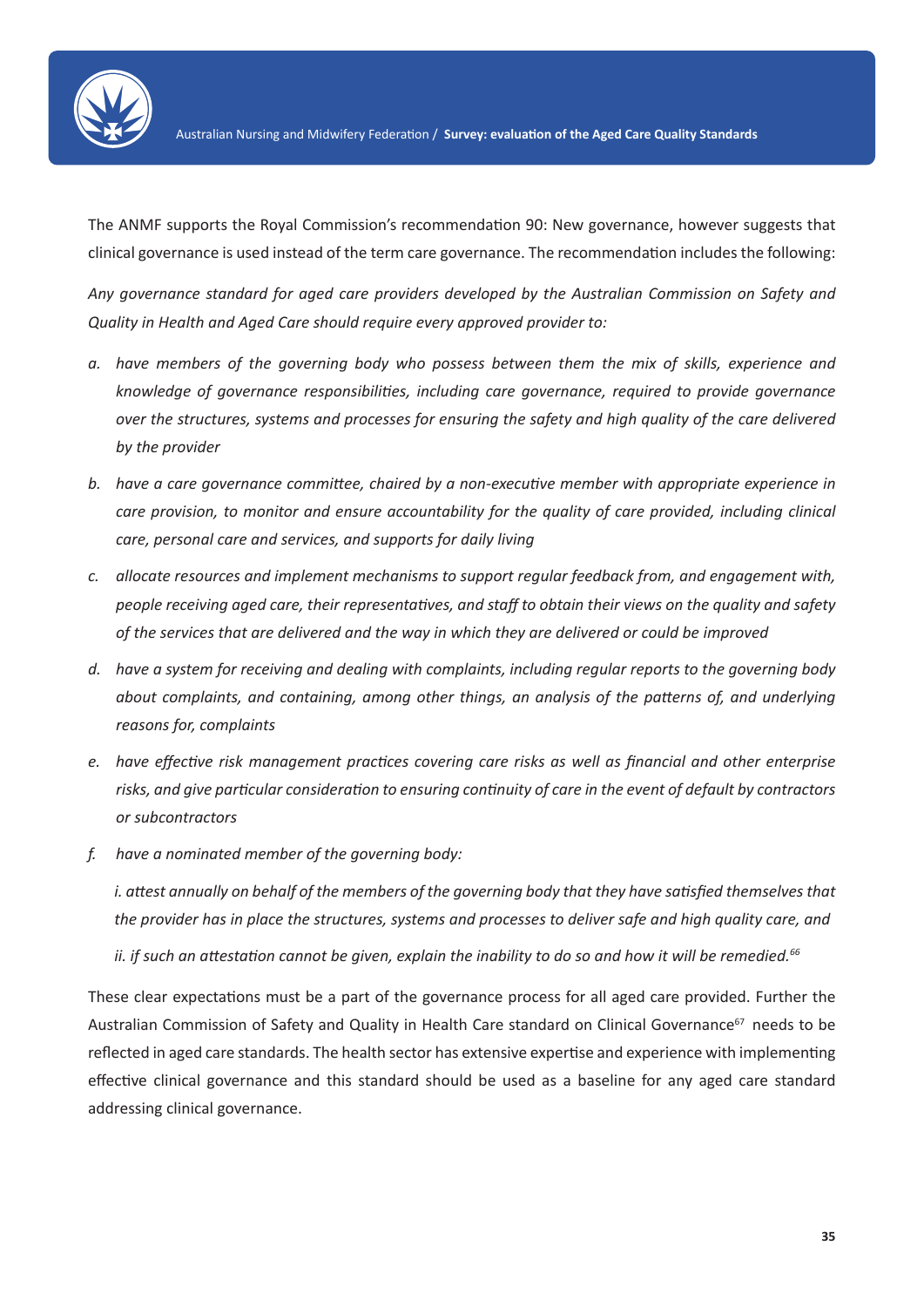

#### **The safety and wellbeing of aged care workers**

To improve continuity of care and assist in the recruitment and retention of skilled and experienced aged care workers, the quality standards must include clear expectations relating to worker safety and wellbeing. Aged care workers experience the highest rates of serious injury of any industry,<sup>68</sup> with the majority of these injuries being physical injuries related to the physical transfer of people and psychological injuries arising from occupational violence and aggression and bullying.

Additionally, the aged care workforce has a large proportion of workers deemed 'at risk' workers. The phrase 'at risk' in this context highlights workers who are at a greater risk of injury than others in the workplace.

Four identified at risk groups are: young workers of up to 25 years of age; culturally and linguistically diverse workers; labour hire workers, and migrant workers, who have moved to Australia legally to study or work but do not have permanent residency status.<sup>69</sup> These workers require extra consideration and support to stay safe in the workplace.

It is the experience of the ANMF, that there is limited understanding of Work Health and Safety (WHS) legal obligations in the sector and inadequate resourcing of this critical area. Consistent with the expectations outlined above regarding a clinical governance framework being in place, a similar framework must be used for effective WHS systems to maintain a reliable and constantly improving system. This must include analytics on key WHS performance indicators.

### **Other comments**

### **Do you have any other comments or suggestions about the standards that could support the review of the standards or future implementation?**

Digital health is not covered within the standards to the extent required. Digital health is a vital part of the future of any reform in the aged care sector. Advances in digital health technologies including care delivery software and ongoing collection and analytics of data to improve care is essential moving forward. Clear expectations for digital health including the following must be stated in any review of the standards:

- access to information at point of care;
- sufficient digital health resources for the workforce;
- governance systems that provide analytics on care delivery to enhance quality improvement;
- implemented software that is interoperable with other systems including the My Health Record; and
- privacy and security policies and processes that are understood and used.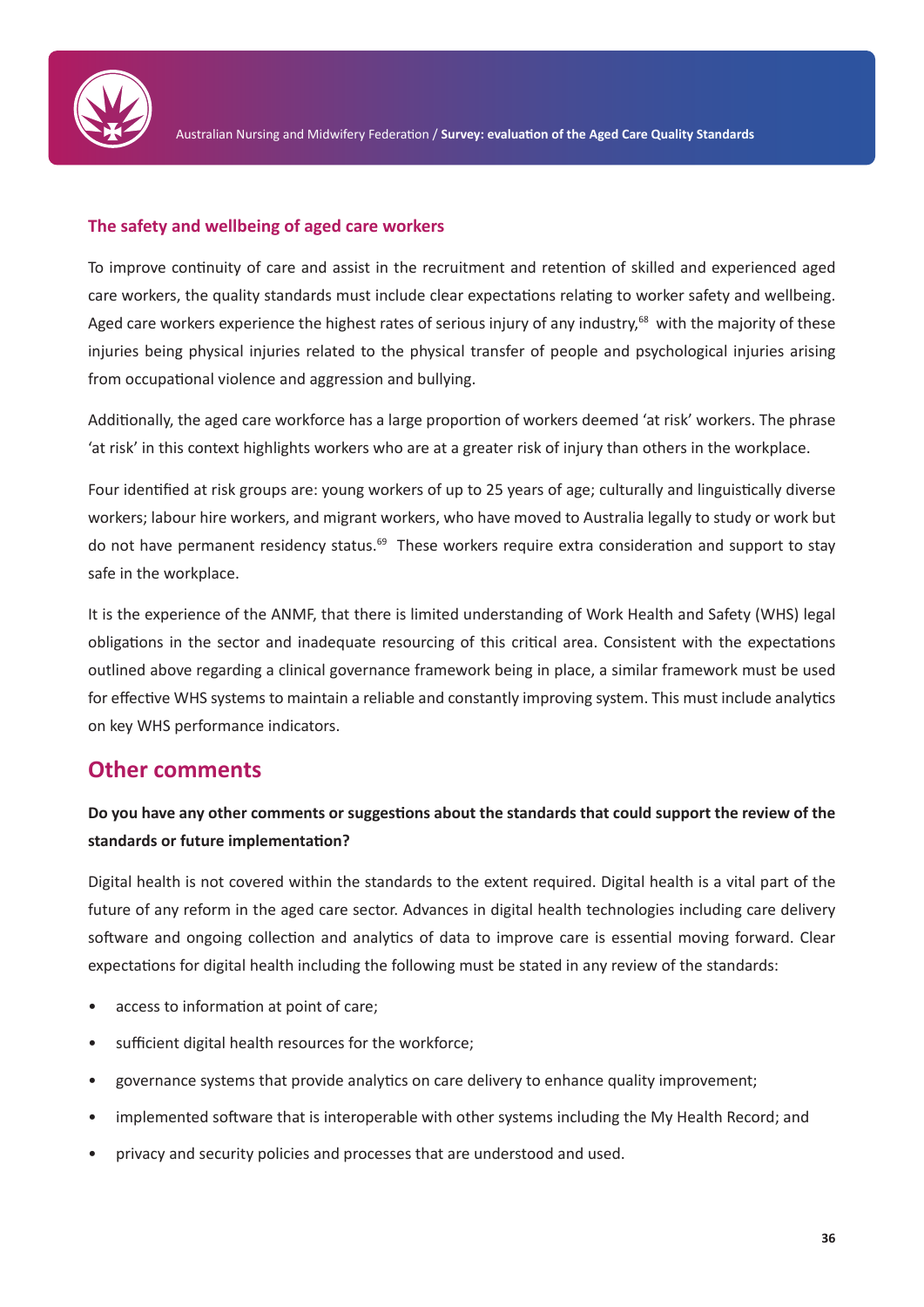

# **CONCLUSION**

The ANMF provides this submission outlining the multitude of issues, concerns and gaps in the current aged care regulatory system and the aged care quality standards to ensure our members' voices continue to be heard in any aged care reform process. However, the ANMF reiterates that the standards must undergo a complete and extensive review that is completed by the Australian Commission on Safety and Quality in Health. This review must consider the extensive recommendations from the plethora of reviews including the Royal Commission and must be consistent with the outlined ANMF principles for effective quality aged care standards that will make a difference to care outcomes.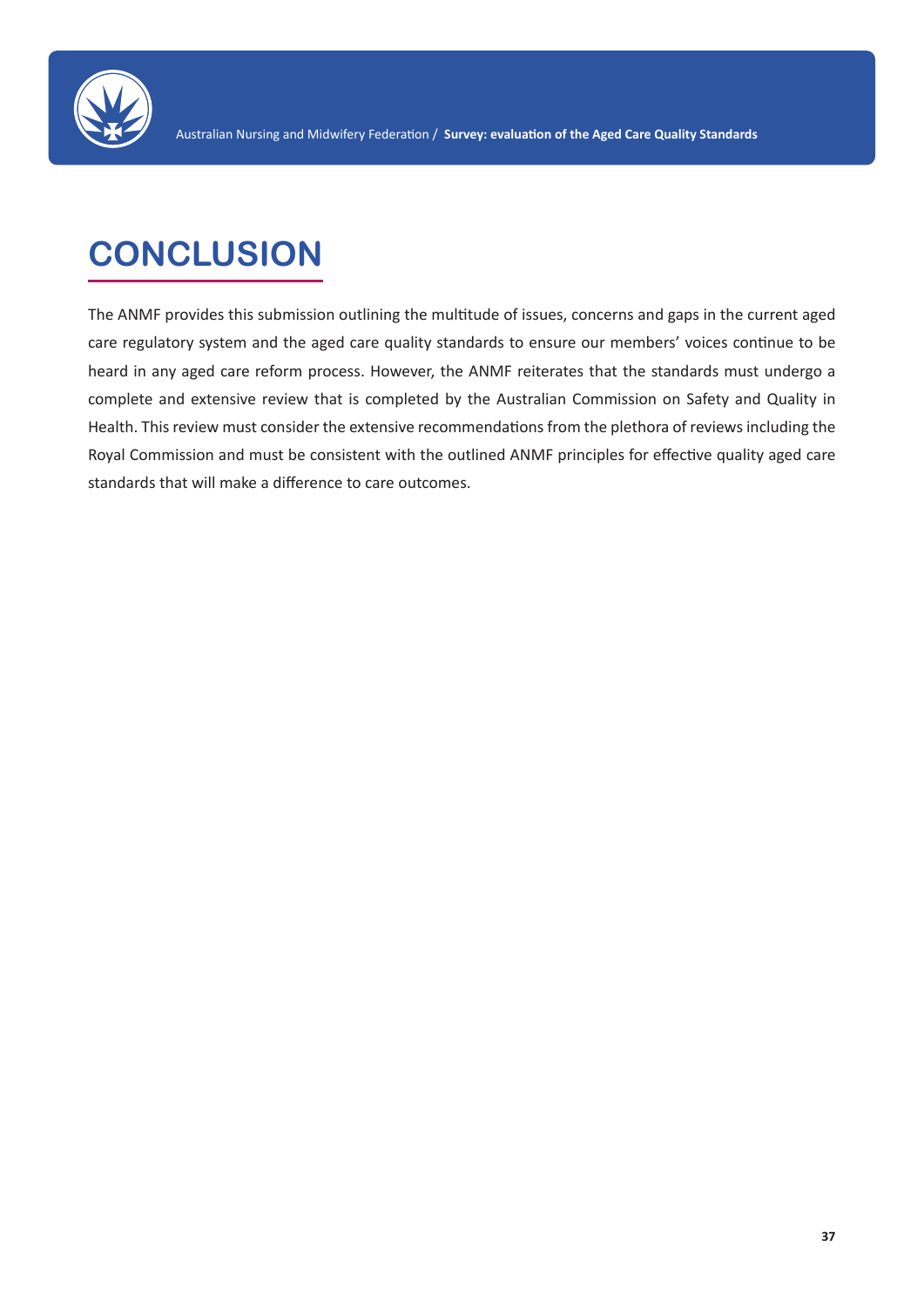

# **REFERENCES**

- 1. Royal Commission into Aged Care Quality and Safety (2021) Final Report: Care, Dignity and Respect, Volume 1 Summary and Recommendations. Available at https://agedcare.royalcommission.gov.au/sites/default/ files/2021-03/final-report-executive-summary.pdf
- 2. Ibid.
- 3. Ibid., p 218
- 4. Ibid., p 270
- 5. Bostick JE, Rantz MJ, Flesner MK, Riggs CJ (2006) Systematic review of studies of staffing and quality in nursing homes. J Am Med Dir Assoc. 7(6):366-76.
- 6. Dellefield ME, Castle NG, McGilton KS, Spilsbury K (2015) The Relationship Between Registered Nurses and Nursing Home Quality: An Integrative Review (2008-2014). Nurs Econ. 33(2):95-108, 116.
- 7. Jeanie Kayser-Jones J, Schell E, Lyons W, Kris AE, Chan J, Beard RL (2003) Factors That Influence End-of-Life Care in Nursing Homes: The Physical Environment, Inadequate Staffing, and Lack of Supervision. Gerontologist. 43(2):76– 84.
- 8. Kalisch BJ, Tschannen D, Lee KH (2011) Do staffing levels predict missed nursing care? Int J Qual Health Care. 23(3):302-8.
- 9. Kalisch BJ, Xie B, Dabney BW (2014) Am J Med Qual. 29(5):415-22.
- 10. Shield RR, Wetle T, Teno J, Miller SC, Welch L (2005) Physicians "Missing in Action": Family Perspectives on Physician and Staffing Problems in End-of-Life Care in the Nursing Home. J Am Geriatr Soc 53(10): 1651-7.
- 11. Allan S, Vadean F (2021) The Association between Staff Retention and English Care Home Quality. J Aging Soc Policy. Jan 20:1-17.
- 12. Castle NG, Engberg J, Men A (2007) Nursing Home Staff Turnover: Impact on Nursing Home Compare Quality Measures. Gerontologist, 47(5):650–61.
- 13. Spector WD, Limcangco R, Williams C, Rhodes W, Hurd D (2013) Potentially avoidable hospitalizations for elderly long-stay residents in nursing homes. Med Care.51(8):673-81.
- 14. Ibid,. p 269
- 15. Australian Institute of Health and Welfare (2019) People leaving aged care. GEN Aged Care Data30 June 2019. Australian Government
- 16. Willis E, Price K, Bonner R, Henderson J, Gibson T, Hurley J, Blackman I, Toffoli L and Currie T (2016) Meeting residents' care needs: A study of the requirement for nursing and personal care staff. Australian Nursing and Midwifery Federation
- 17. Shin JH, Renaut RA, Reiser M, Lee JY, Tang TY (2021) Increasing Registered Nurse Hours Per Resident Day for Improved Nursing Home Residents' Outcomes Using a Longitudinal Study. Int J Environ Res Public Health. 6;18(2):402
- 18. Royal Commission into Aged Care Quality and Safety (2021) Final Report: Care, Dignity and Respect, Volume 1 Summary and Recommendations. Page 269. available from: https://agedcare.royalcommission.gov.au/sites/ default/ files/2021-03/final-report-executive-summary.pdf
- 19. Australian Commission for Safety and Quality in Healthcare (2021) Australian Commission for Safety and Quality in Healthcare standards, accessed on 4 September, 2021: https://www.safetyandquality.gov.au/sites/default/ files/2021
- 20. McCormack, B., and McCane, T. (Eds) (2016) Person-centred practice in nursing and health care: Theory and Practice. John Wiley and Sons. Chichester, West Sussex.
- 21. Royal Commission into Aged Care Quality and Safety (2021) Final Report: Care, Dignity and Respect, Volume 1 Summary and Recommendations. available from: https://agedcare.royalcommission.gov.au/sites/default/ files/2021-03/final-report-executive-summary.pdf
- 22. Australian Commission on safety and quality in health Care (2021) National Safety and Quality Health Service Standards. Accessed on 1 September, 2021: https://www.safetyandquality.gov.au/sites/default/files/2021-05/ national\_safety\_and\_quality\_health\_service\_nsqhs\_standards\_second\_edition\_-\_updated\_may\_2021.pdf
- 23. Backhaus, R., Verbeek, H., van Rossum, E., Capezuti, E & Hamers, J. (2014). Nurse staffing impact on quality of care in nursing homes: A systematic review of longitudinal studies, JAMDA, 15: 383-393.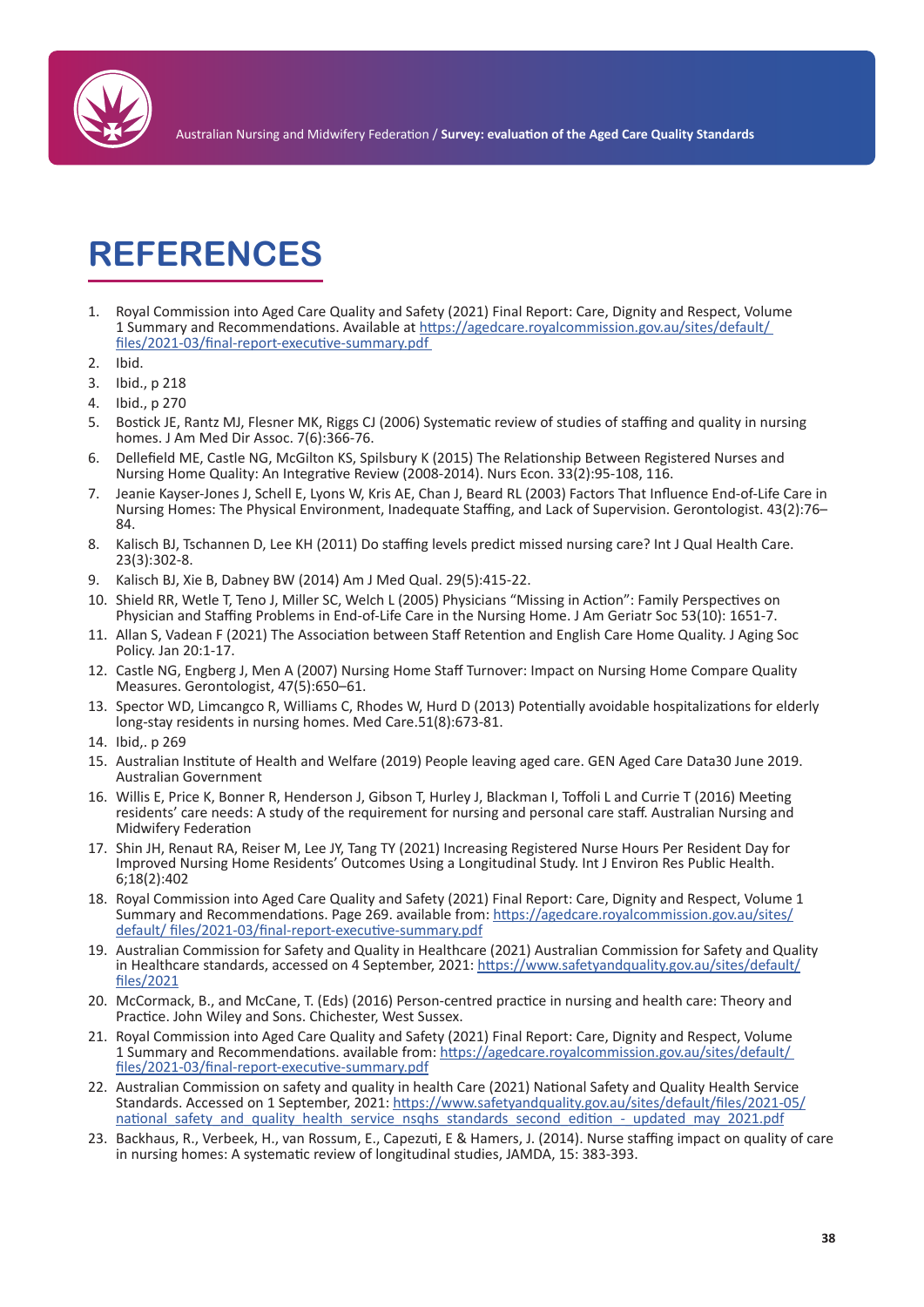

Australian Nursing and Midwifery Federation / **Survey: evaluation of the Aged Care Quality Standards**

- 24. Horn, S., Buerhaus, P., Bergstrom, N & Smout, R. (2005). RN staffing time and outcomes of long-stay nursing home residents, Australian Journal of Nursing, 105 (11): 58-70.
- 25. Mueller, C & Karon, S. (2003). ANA nurse sensitive quality indicators for long-term care facilities, J Nurs Care Qual, 19(1): 39-47.
- 26. Australian Government Department of Health Ageing and Aged Care. Nurse Practitioner Aged Care Models of Practice Initiative. Retrieved 7 October 2016 from: https://agedcare.health.gov.au/toolsand-resources/agedcareworkforce-fund/nurse-practitioner-agedcare-models-of-practiceinitiative
- 27. Donald,F., Martin-Misener, Carter, N., Donald,E., Kaasalainen,S., Abigail Wickson-Griffiths, Lloyd,M., Akhatr-Danesh, N. & DiCenso,A. (2013) A systemic review of the effectiveness of advanced practice nurses in long-term care, JAN. 2148-2616.
- 28. Royal Commission into Aged Care Quality and Safety (2021) Final Report: Care, Dignity and Respect, Volume 1 Summary and Recommendations. Page 69. available from: https://agedcare.royalcommission.gov.au/sites/default/ files/2021-03/final-report-executive-summary.pdf
- 29. Aged Care Quality and Safety Commission (2021) Sector Performance Data, accessed on 2 September, 2021 https://www.agedcarequality.gov.au/sector-performance#reports
- 30. Willis E, Price K, Bonner R, et al. 2016. Meeting residents' care needs: A study of the requirement for nursing and personal care staff. Australian Nursing and Midwifery Federation
- 31. Maher RL, Hanlon J, Hajjar ER. 2014. Clinical consequences of polypharmacy in elderly. Expert Opin Drug So/.13(l):57-65. doi:10.1517/14740338.2013.827660
- 32. Bretherton A, Day L, Lewis G. 2003. Polypharmacy and older people. Nursing Times. 99(17):54-55: Available at https://www.nursingtimes.net/Journals/2012/ll/09/i/r/a/030429Polvpharmacv-and-older-people.pdf
- 33. Australian Nursing and Midwifery Federation (2012) Management of Medicines in Aged Care. Accessed on 4 September, 2021: http://anmf.org.au/documents/reports/Management\_of\_Medicines\_Guidelines\_2013.pdf
- 34. Australian Government, Department of Health Guiding (2020) Principles for medication management in residential aged care facilities. Accessed on 2 September, 2021: https://www.health.gov.au/resources/publications/guidingprinciples-for-medication-management-in-residential-aged-care-facilities
- 35. Australian Commission on Safety and Quality in Health Care (2020). Quality use of medicines and medicines safety (10th National Health Priority): Discussion paper for public consultation – Phase 1: Aged Care. Available at https:// www.safetyandquality.gov.au/publications-and-resources/resource-library/quality-use-medicines-and-medicinessafety-discussion-paper
- 36. Society of Hospital Pharmacists (2021). Position statement: Geriatric medicine and aged care clinical pharmacy services. Available at https://www.shpa.org.au/sites/default/files/uploaded-content/website-content/Fact-sheetsposition-statements/shpa\_geriatric\_medicine\_and\_aged\_care\_clinical\_pharmacy\_services\_jul2021.pdf
- 37. Aged Care Quality and Safety Commission (2020). Annual report 2019-2020. Available at https://www. agedcarequality.gov.au/media/88749
- 38. Nursing and Midwifery Board of Australia (2015) Framework for assessing standards for practice for registered nurses, enrolled nurses and midwives. Accessed on 2 September, 2021 https://www.nursingmidwiferyboard.gov. au/Codes-Guidelines-Statements/Frameworks/Framework-for-assessing-national-competency-standards.aspx
- 39. Bostick JE, Rantz MJ, Flesner MK, Riggs CJ (2006) Systematic review of studies of staffing and quality in nursing homes. J Am Med Dir Assoc. 7(6):366-76.
- 40. Dellefield ME, Castle NG, McGilton KS, Spilsbury K (2015) The Relationship Between Registered Nurses and Nursing Home Quality: An Integrative Review (2008-2014). Nurs Econ. 33(2):95-108, 116.
- 41. Jeanie Kayser-Jones J, Schell E, Lyons W, Kris AE, Chan J, Beard RL (2003) Factors That Influence End-of-Life Care in Nursing Homes: The Physical Environment, Inadequate Staffing, and Lack of Supervision. Gerontologist. 43(2):76– 84.
- 42. Kalisch BJ, Tschannen D, Lee KH (2011) Do staffing levels predict missed nursing care? Int J Qual Health Care. 23(3):302-8.
- 43. Kalisch BJ, Xie B, Dabney BW (2014) Am J Med Qual. 29(5):415-22.
- 44. Shield RR, Wetle T, Teno J, Miller SC, Welch L (2005) Physicians "Missing in Action": Family Perspectives on Physician and Staffing Problems in End-of-Life Care in the Nursing Home. J Am Geriatr Soc 53(10): 1651-7.
- 45. Allan S, Vadean F (2021) The Association between Staff Retention and English Care Home Quality. J Aging Soc Policy. Jan 20:1-17.
- 46. Castle NG, Engberg J, Men A (2007) Nursing Home Staff Turnover: Impact on Nursing Home Compare Quality Measures. Gerontologist, 47(5):650–61